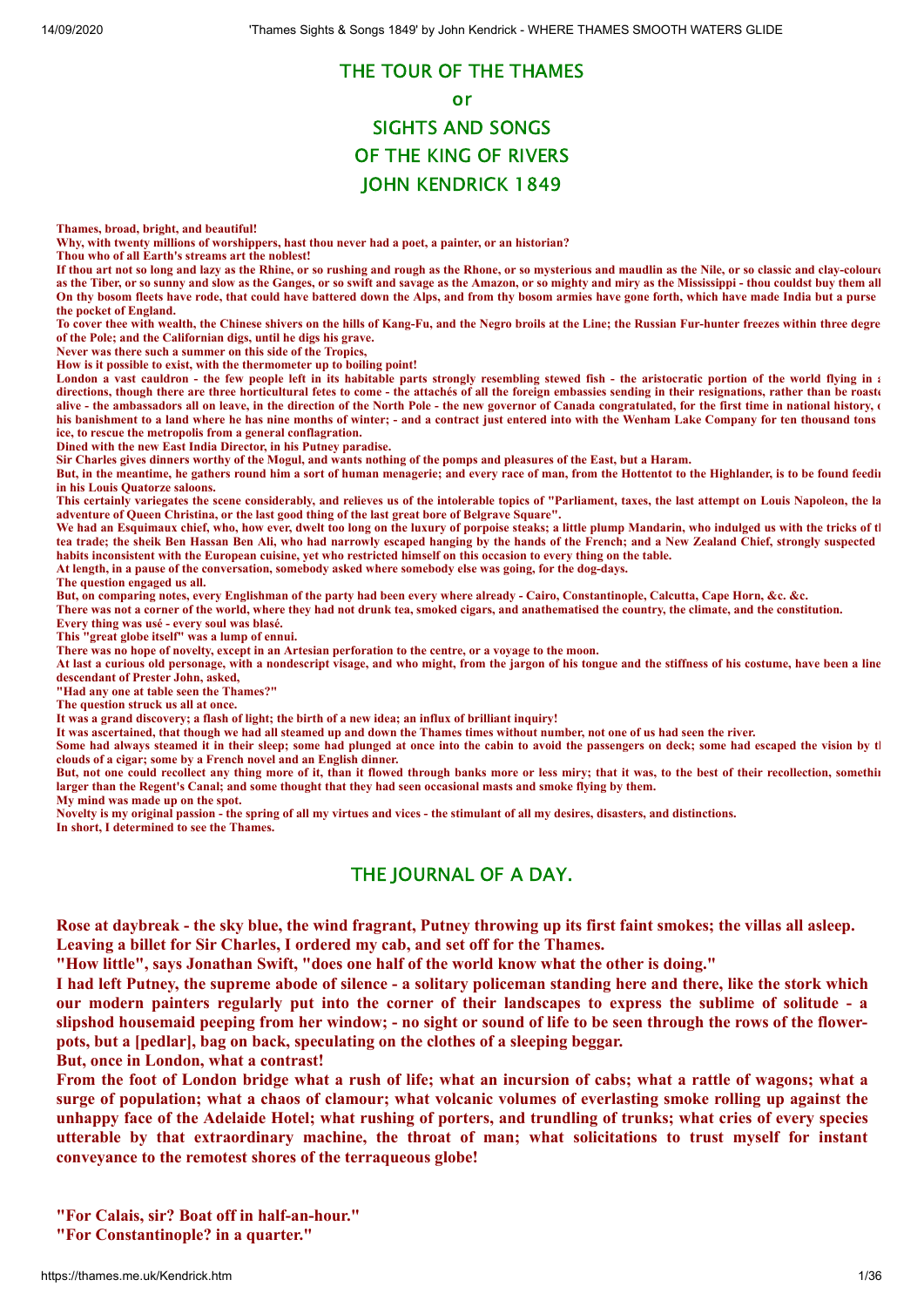**"For Alexandria? in five minutes."**

**"For the Cape? bell just going to ring."**

In this confusion of tongues it was a thousand to one that I had not jumped into the boat for the Niger, and before I **recovered my senses, been far on my way to Timbuctoo.**

In a feeling little short of desperation, or of that perplexity in which one labours to decipher the possible purport of a maiden speech from "a promising young member", I flung myself into the first steamer which I could reach, and, to my genuine self-congratulation, found that I was under no compulsion to be carried beyond the mouth of **the Thames.**

**I had now leisure to look round me.**

**The bell had not yet chimed: passengers were dropping in.**

Carriages were still rolling down to the landing-place, laden with mothers and daughters, lap-dogs and band-boxes **innumerable.**

**The surrounding scenery came, as the describers say, "in all its power on my eyes".**

The church of St. Magnus, built by Sir Christopher Wren, as dingy and massive as if it had been built by Roderic the Goth; St. Olave's, rising from its ruins, as fresh as a fairy palace of gingerbread; the Shades, where men drink wine, as Bacchus did, from the bung-hole; the Bridge of Bridges, clambered over and crowded with spectators, as **thick as bees hiving!**

**But, prose was never made for such things. I must be Pindaric.**

> LONDON BRIDGE. Adieu, adieu, thou huge, high bridge, A long and glad adieu! I see above thy stony ridge A most ill-favoured crew. The earth displays no dingier sight; I bid the whole - Good night, good night!

There, hang between me and the sky She who doth oysters sell, The youth who parboiled shrimps doth cry, The shoeless beau and belle, Blue-aproned butchers, bakers white, Creation's lords! - Good night, good night!

Some climb along the slippery wall, Through balustrades some stare, One wonders what has perched them all Five hundred feet in air. The Thames below flows, ready quite To break their fall. - Good-night, good-night!

What visions fill my parting eyes! St. Magnus, thy grim tower, Almost as black as London skies! The Shades, which are no bower; St. Olave's, on its new-built site, In flaming brick. - Good-night, good-night!

The rope's thrown off, the paddles move, We leave the bridge behind: Beat tide below, and cloud above; - Asylums for the blind, Schools, store-houses, fly left and right; Docks, locks, and blocks - Good-night, good-night!

In distance fifty steeples dance; St. Catherine's dashes by, The Custom-house scarce gets a glance, The sounds of Bow-bell die. With charger's speed, or arrow's flight, We steam along. - Good-night, good-night!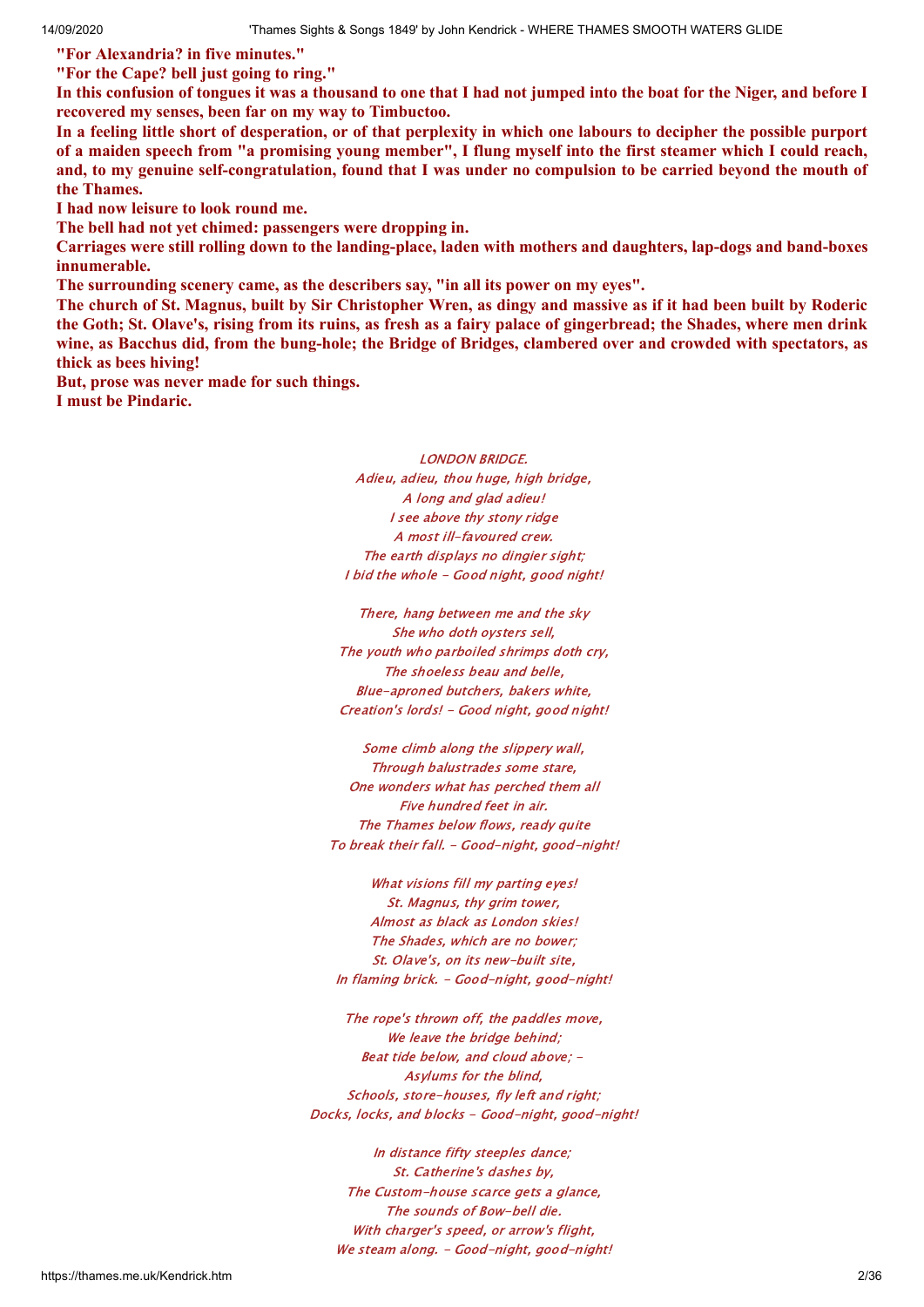Where impious man makes Cheltenham salts, We shave the sullen shore; The Tower seems whirling in a waltz, As on we rush and roar; Putting the wherries all in fright, Swamping a few. - Good-night, good-night!

We brave the perils of the Pool; Pass colliers chained in rows; See coalheavers, as black and cool As negroes without clothes, Each bounding like an opera sprite, Stript to the skin. - Good-night, good-night! And now I glance along the deck Our own live-stock to view - Some matrons, much in fear of wreck; Some lovers, two by two; Some sharpers, come the clowns to bite; Some plump John Bulls. - Good-night, good-night!

A shoal of spinsters, booked for France, (All talking of Cheapside); An old she-scribbler of romance, All authorship and pride; A diner-out, (time-worn and trite), A gobe-mouche group. - Good-night, good-night!

A strolling actor and his wife, Both going to "make hay"; An Alderman, at fork and knife, The wonder of his day; Three Earls, without an appetite, Gazing, in spleen. - Good-night, good-night!

Ye dear, delicious memories! That to our midriffs cling, As children to their Christmas pies, (So doth "Young England" sing, In collars loose, and waiscoats white), All, all farewell! - Good-night, good-night!

The charming author of that most charming of all brochures, "Le Vovage au tour de ma Chambre", says, that **"the less a man has to write about, the better he writes."**

But this charming author was a Frenchman; he was born in the land where three dinners can be made of one **potato, and where moonshine is a substantial part of every thing.**

He performed his voyage, standing on a waxed floor, and making a circuit of his shelves; the titles of his books had **been his facts, and the titillations of his snuff the food of his fancy.**

**But John Bull is of another style of thinking.**

His appetite requires solid realities, and he takes docks, wharfs, steam-engines, and manufactures, for his natural **mastication.**

**But, what scents are these rising with such potentiality upon the morning hreeze?**

**What sounds, "by distance made more sweet"?**

What a multitude of black, brown, bustling beings are crushing up that narrow avenue, from those open boats, **like a new invasion of the pirate squadrons from the North of old. Oh, Billingsgate! - I scent thee -**

As when to them - who sail Beyond the Cape of Hope, and now are past Mozambic, far at sea the north winds blow Sabaean odours from the spicy shore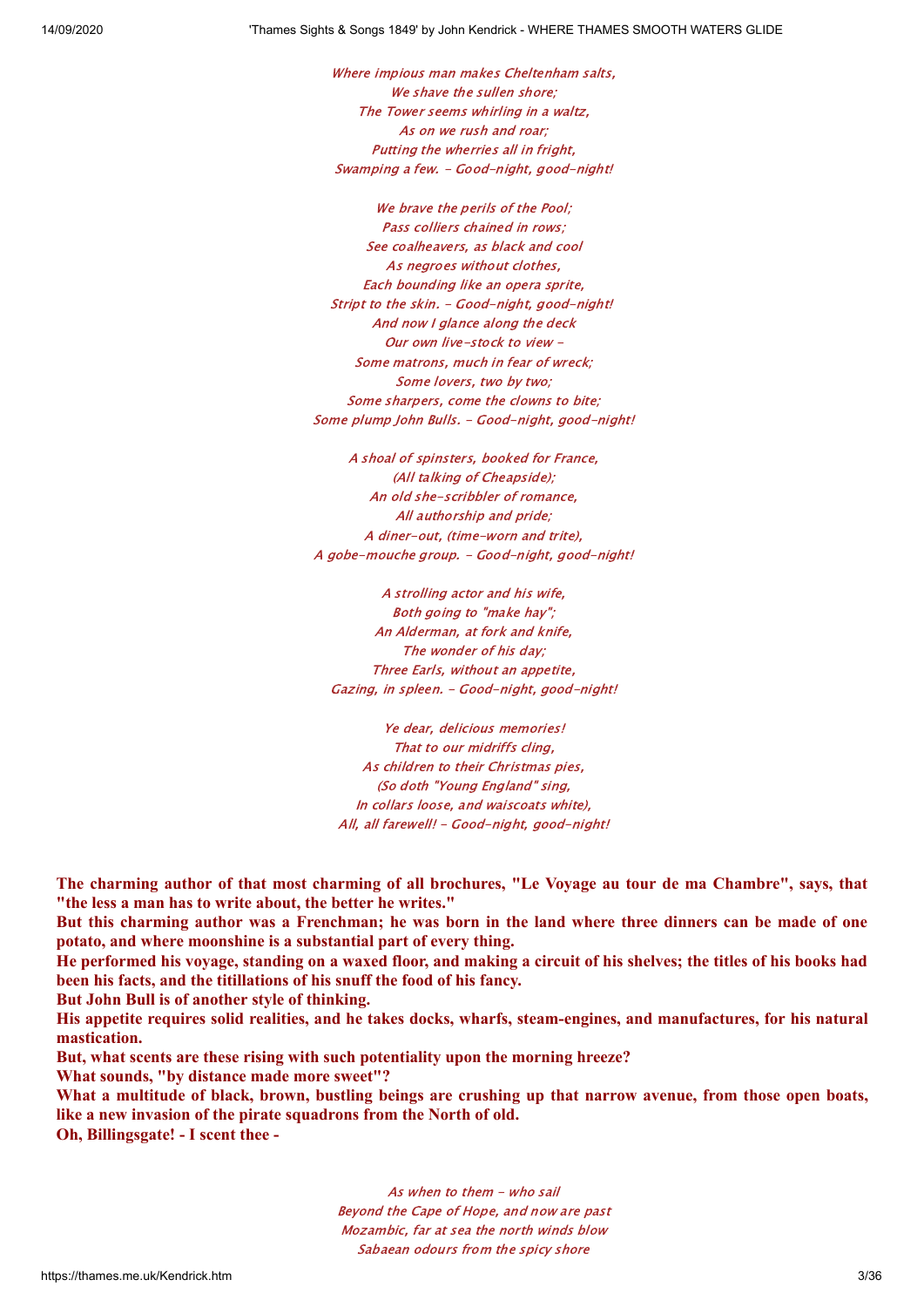Of Araby the Blest. With such delay Well-pleased, they slack their course, and many a league, Cheered with the grateful smell, old Ocean smiles.

**The effect was not equally rapturous on the Thames; but on we flew, passing groups of buildings which would have overtopped all the castles on the Rhin had they but been on fair ground; depots of wealth, which would have purchased half the provinces beyond the Black Forest; and huge steamers, whic would have towed a captive Armada to the Tower.**

**The Tower!**

**What memories are called up by the name!**

**How frowning are those black battlements, how strong those rugged walls, how massive those iron-spiked gates!** Every stone has a story, and every era of its existence has been marked by changes of men, monarchs, and times; I **see the fortress, the palace, and the prison of kings!**

**But, let me people those resounding arches, dim passages, and solemn subterraneans, with the past.**

**Here, two thousand years ago, Julius Cassar kept his military court.**

On this bank of the stately river, on which no hovel had encroached, but which covered with its unpolluted stream half the landscape, and here formed the famous sheet of water, which once spread to the Surrey Hills, and which gave the name to the future Metropolis of mankind, Lundin, (the City of the Lake;) on this bank stood that hooknosed and eagle-eyed individual who was destined to teach the rabble of Rome, that if he were "their man" he was **also their master.**

**For that "great fact", I honour his memory.**

What is it to me, if he beat Gauls by the million, or flogged Spaniards into feeling; if he hunted Germans like their **own wolves, or "spoiled the Egyptians".**

If I were to make a picture of him, as my hero, I should paint him casting his eager glance towards the Capitol, and with an involuntary grasp of his hilt, and an unconscious curl of his lip, asking himself, how long he was to **tolerate the humbug of Roman patriotism?**

how long he was to suffer the hides of the haranguers to escape; the legs of the pilferers to walk off with their booty; the whole moving living mass of the clamourers, the combiners, and the cheap-bread men of Rome, to gather like kites, and pounce down on the wing, to pick out the eyes, and make their meal of the carcase of the **Great Empire!**

**Forgive this plunge into politics, my countrymen.**

**It was instant and incidental, but it was irresistible.**

**We live in a land of liberty.**

**Why should not I have my opinion, as well as my Lord Mayor!**

I have now done with the subject. Yet, as I lay on the sofa of the steamer, while a dozen waiters were pouring out coffee, and piling the trays with cold chicken, I thought, why can we not fly from the bustle of this blacksmith world, from the jargon of public life, from the tiresomeness of toil, from the tribulations of taxes, and from the thousand ills that "flesh is heir to", into those majestic ages, when kings and courts did as they liked, when a nobleman was really a showy silk and gold affair; when "all the world was a stage", when nations were flung into the grave by one hero, and dug out of it by another; when all were fifth acts, and when the curtain never dropped **but on the death of a dynasty!**

Must I stoop from contemplations of this calibre, to tell the tourist, whom I lead along by the hand in these pages, that the huge, grim, graceless, granite pile before which we are now gliding, is the Tower of London!

**The simple facts are these.**

The Tower owes its origin to the only foreigner who ever trod the soil of England as the master of her bold Saxons. It was a fortress built by William the Norman, to serve as a curb to the haughty lips of London.

**It had the singular merit of being built from the plans of a Bishop, Gundulph of Rochester.**

There was an anticipation of beleaguering in the very name, and as Woolwich and Chatham were in his diocese, he had the honour of being a sort of ecclesiastical master-general of the ordnance; his canons, it is to be presumed, **were in excellent order for action, and in his canonicals he probably looked formidable enough.**

**From a fortress, it became a prison.**

King after king added something to the height of its walls, the depth of its ditches, the extent of its dungeons, and **the number of its decapitations.**

It was evidently a favourite with them all, and owes equal gratitude to the Legitimates and Usurpers, to the **Plantaganets and the Tudors.**

But, since conspiracy has vanished before the conciliatory system of the civil list, and a placeman is become as safe a person as any man in society, the Tower has lost its terrors, supplies a parade for a company of the guards, a **promenade for nursery maids, and limits its thunders to feux dejoie; - but what sounds are these?**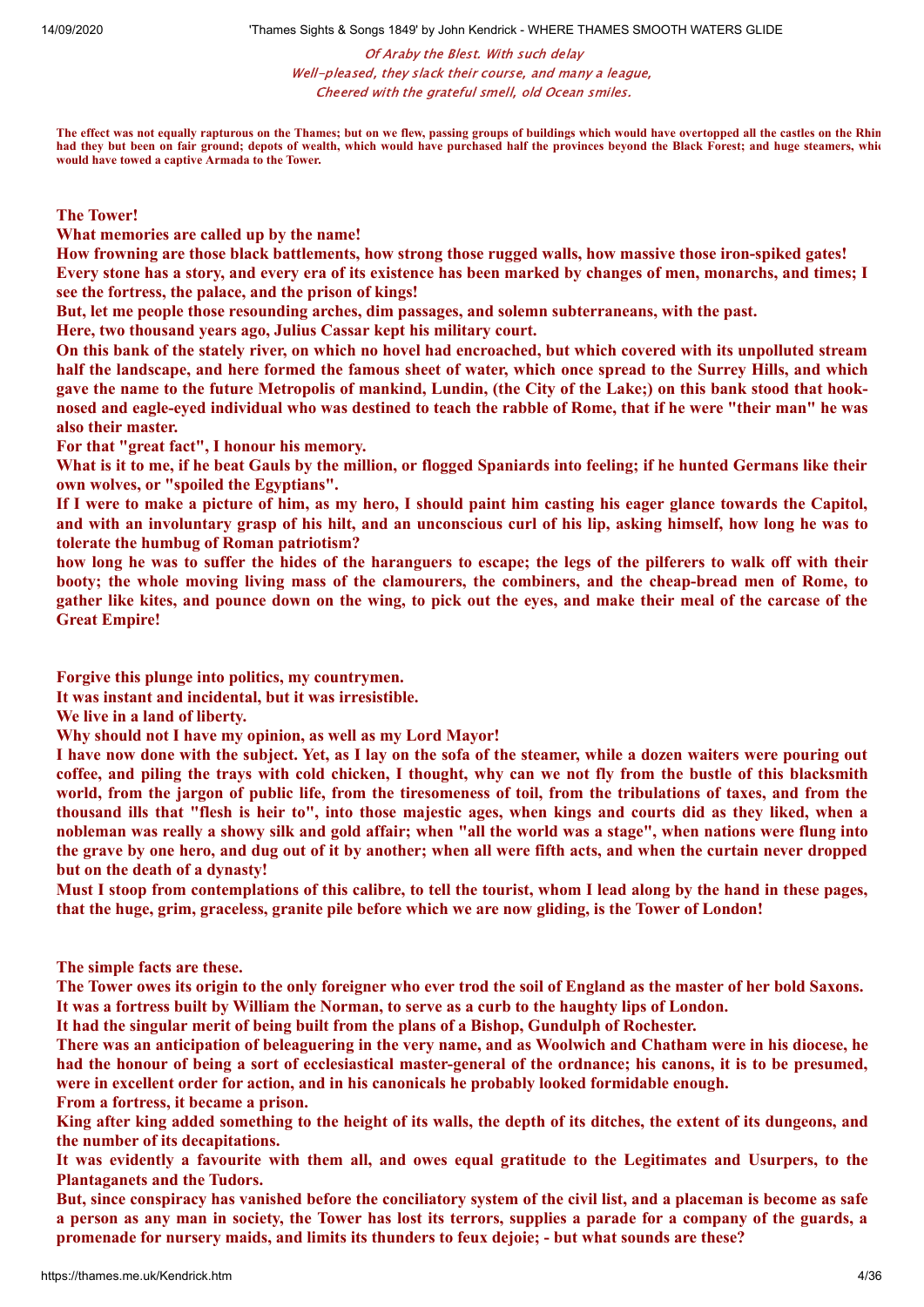# THE MELODISTS.

**The steamer was now passing a line of low-built vessels, moored in the middle of the river.**

**I looked round, and here was my dream of the past realized; here was the past itself.**

Here was man in his primitive state, just as he had issued from the forest, before an axe had ever touched its **trunks.**

Here was man, first-cousin to the bear, and who might have said to the ourang outang, "thou art my brother".

I saw five hundred of my fellow-beings, no more indebted to the frippery of civilization, than if they had been **Hottentot ambassadors, or the body guard of the King of Ashantee.**

**Yet I cannot help admiring the superiority of our native produce.**

Talk as they will of Italian bandit. Spanish smuggler, Turkish thief, or Greek pirate, I defy the world of **"appropriation", (classic phrase), to show more redoubtable specimens of felony.**

What keen eyes, daring brows, athletic shapes, all naked to the waist, and browned with the sun and wind! **They looked to me like a mob of living bronzes.**

**If they had been cast in metal, they would have made an incomparable gallery of gladiatorial statues.**

As I gazed, a personage, of what the ladies call "an intellectual countenance", a sharp, hard visage, which vibrated **between a scowl and a sneer, came up to me, and observed,**

**"Those sir, are the best friends to society."**

**I stared.**

**"Yes", said he. "They teach us morals by example.**

Those are gentlemen, of various ranks, who, from a certain want of exactness in drawing the line between meum and tuum, have been sent to these vessels, to prevent their being spoiled by the temptations of Wapping, **Rotherhithe, and the world in general.**

Here they have adopted a regimen which would have won the heart of Father Mathew, though they have not taken the pledge, nor am I aware that they have purchased the medal, which perhaps would have been necessary to **complete the reverend father's satisfaction."**

"But, what are those Herculean looking fellows about, what are they delving for, with all this machinery?"

"The Thames, Sir", said my friend, "has too much to do with the corporation, to escape city habits.

**It accordingly gorges itself from time to time, until its plethora becomes dangerous.**

Those fellows then are its doctors, they relieve it of its accumulation, dig into its bowels, and make its digestion act **according to the course of nature.**

The river is Aldermanic in its universal appetite, and these machines and spades are its constitutional regimen."

We now shot round one of the Reaches, in which we lost sight of those operative patriots, but were followed by a **roar.**

**It was neither the bellowing of a mob, nor the clamour of a hue-and-cry.**

The captain rushed by me at the sound, clenching his strong fists, and declaring that it was enough to put his **compasses out of order.**

**"What do you conceive this desperate noise to be?" I asked the Philosopher.**

**He scowled. I asked again,**

"Is it the explosion of some steam-boiler on the banks, or a distant thunder-storm, a rebellion among the convicts, **or the blowing up of the Tower?"**

**"At fault still.**

**This is a vesper hymn, sung by the gentlemen whom we have just passed.**

**They are taking their evening lesson."**

**"A vesper hymn to Mercury!" asked I.**

**"No, no, a genuine brawl of the Rhine.**

Some of the best and most foolish men at this hour on the face of the earth, have determined to try whether larceny may not be extinguished by musical lectures; and, having employed a clever fellow to give them, you now **have the fruits of their labours."**

**"But are not the English an un-musical people?"**

"Thoroughly, sempiternally, constitutionally; all the fiddlers in Europe combined will not make John Bull fiddle or **sing.**

They have no objection to hear music and to pay for it; but they have other things to think of than blundering **through Beethoven."**

**"Yet they pay more for music than all the continent put together."**

**"Yes, just as they drink wine, but never think of making it, or never make it drinkable.**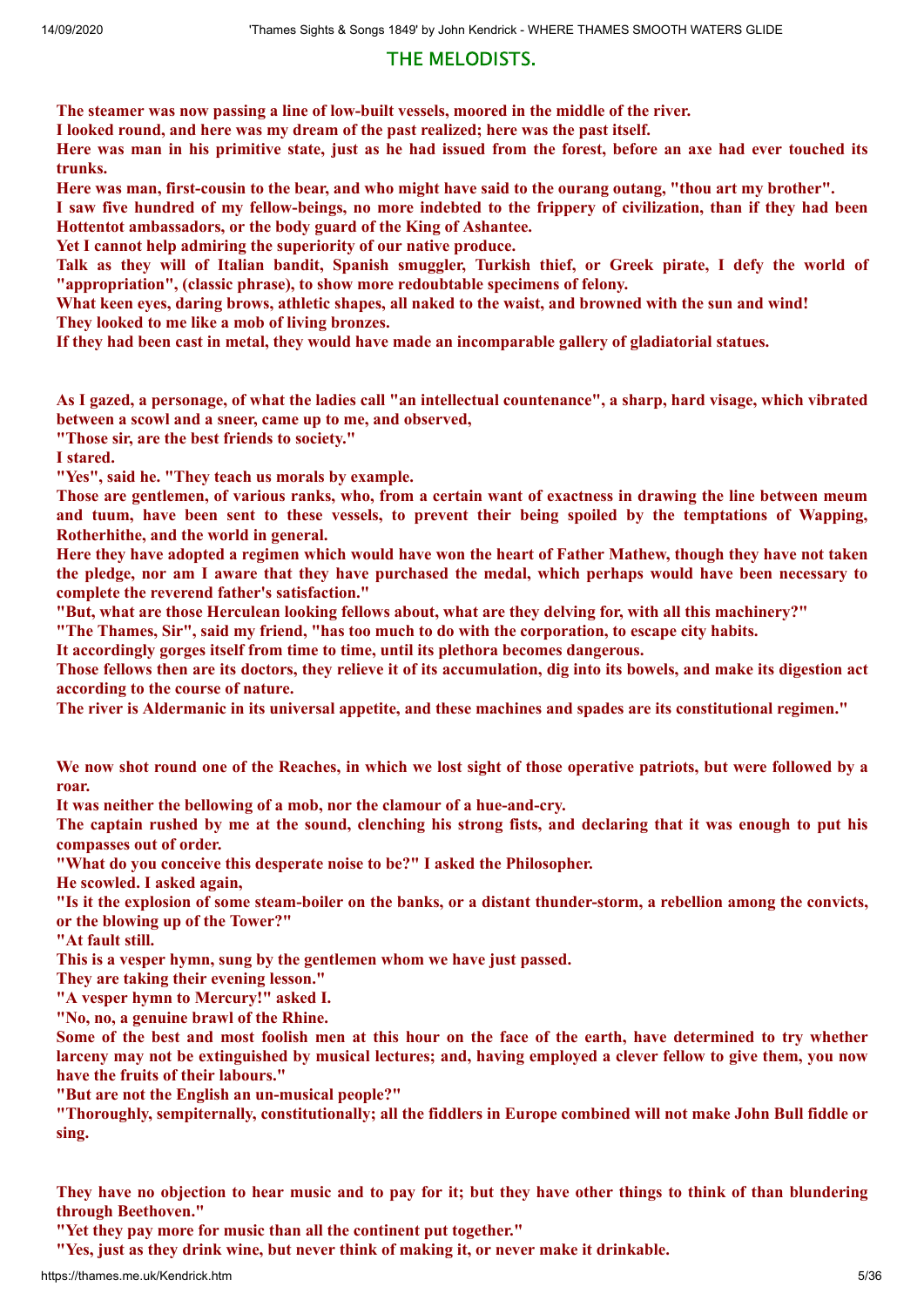**They have ears, and feel no objection to have them tickled by foreign itinerants.**

**But the whole thing is against their nature.**

**The French mob sing when they are going to set their neighbour's house on fire.**

**The German armies sing, when they are going to slaughter each other.**

**Imagine Mr. Braidwood and his fire-engine battalion galloping through the streets, and shouting the Freyschutz chorus, or the Coldstream attempting Lord Mornington's glee, as they march through Pall Mall.**

By all the strings of Apollo, they would be followed with such bursts of laughter, that they would lay down their **arms on the spot, or desert to a man.**

**Imagine Wellington striking up 'Nancy Dawson' on the parade of the Horse Guards."**

**"Yet, there are two sides to every question, and all the Continent is against you."**

**"Undoubtedly, as in a wilderness of asses, there is no dissentient voice, all bray together.**

**But if a man happens to come among them, where is the necessity of his braying too?**

**that the experiment will be tried, I have the full proof;"**

and he drew from his pocket the following specimen of the results, by an illustrious bard, now removed beyond the **clutch of criticism.**

> MELODY FOR THE MILLION. Song, admit me of thy crew, Minstrels, without shirt or shoe; Geniuses, with naked throats, Bare of pence, but full of notes; Bards, before they've learned to write, Issuing their notes at sight; Notes, to scores on scores amounting, Careless of the Bank's discounting. Leaving all the world behind, England, in thy march of mind.

Now the carter drives his cart, Whistling as he goes, Mozart. Now, a shilling to a guinea, Dolly cook sol-fa's Rossini. While the high-souled housemaid, Betty, Twirls her mop to Donizetti. Or the scullion scrubs her oven, To thy wolf-dog hymns Beethoven. All the servant's hall combined, England, in thy march of mind.

Now may maidens of all ages, Gaze at will on pretty pages; Now may paupers raise the wind. Innocent as Jenny Lind, Now unblamed may tender pairs, Give themselves the tenderest airs. Now may half-pay Sons of Mars, Look in freedom thro' their bars; Even the Bar may grow refined, England, through thy march of mind.

Soon we'll hear our "London Cries", Dulcified to harmonies; Mackerel sold in canzonets, Milkmen "calling" in duets; Postmen's bells no more shall bore us, While their clappers ring in chorus: Ears no more shall start at "Dust-ho", When the thing is done with gusto. Music, Leader of mankind, England, in thy march of mind.

Song shall settle Church and State,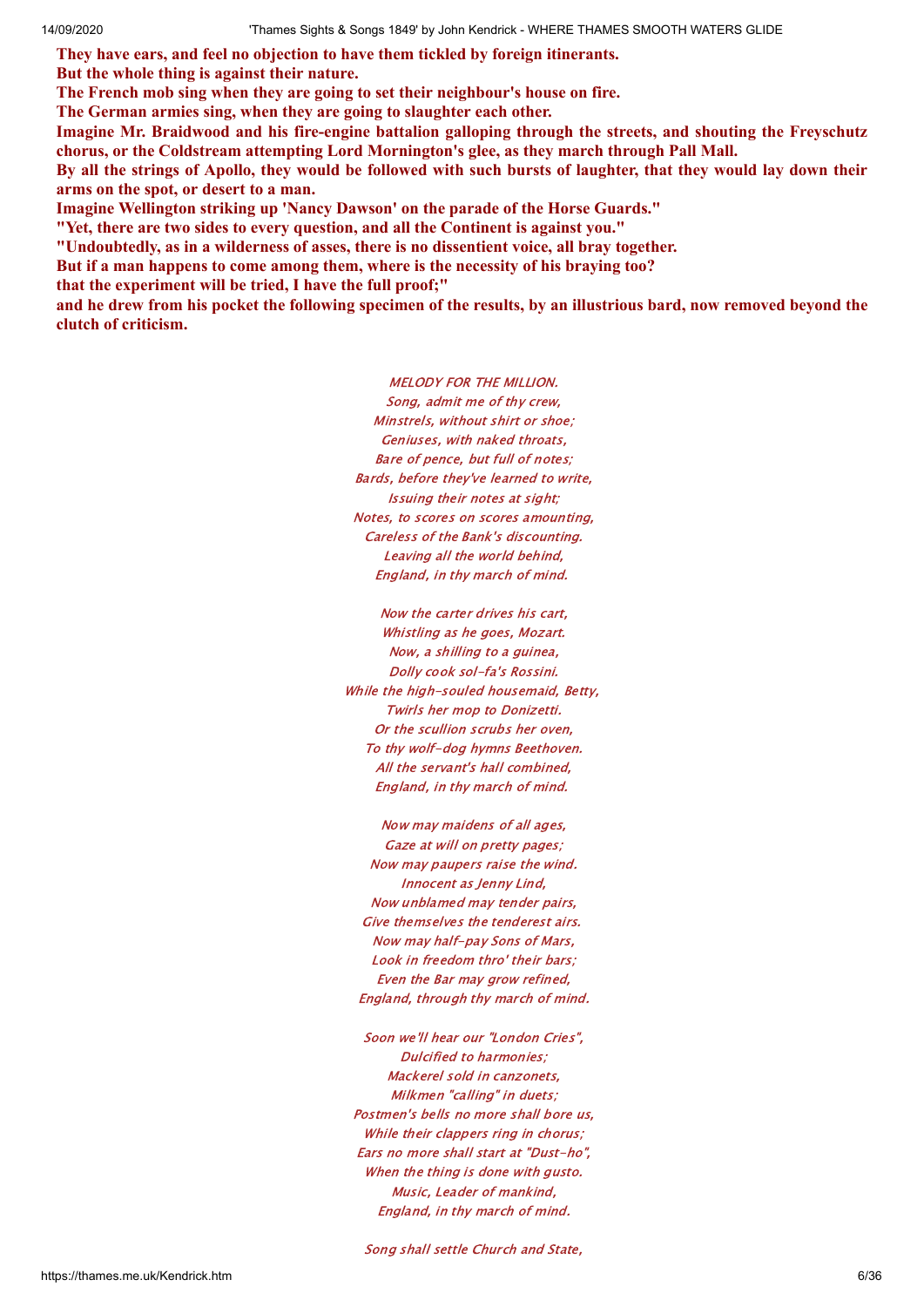Song shall supersede debate; Old Joe Hume no more shall screech, We shall make him sing his speech. Even the "iron Duke's" sic volo, Shall he softened to a solo. Parties shall feel no disgrace, Though their chiefs play thorough bass, All their pockets snugly lined, England, in thy march of mind.

Sailors under canvas stiff, Now no more shall dread a cliff; From Bombay to Coromandel, The Fakirs shall chorus Handel. Arab Scheik and Persian maiden, Simper serenades from Haydn. Crossing then the hemisphere, Jonathan shall chaunt Auber; All his love of pelf resigned, Music, to thy march of mind!

### THE TUNNEL.

**"But what", asked I, "is that extraordinary specimen of ship-building moored in the midst of the river?** It is evidently modelled on a tub, and seems to have been only intended for washing clothes on a large scale." A plump little man, with a strong Northumbrian accent, and the peremptory tone of a lecturer, started up at the words, clasped a note book, in which I believe he had been gathering materials for his knowledge of mankind, from the chance conversation of the deck; and strutting up to me, gave that sort of challenge to controversy, which

**is understood by a knitted brow and a pursed-up lip.** I replied in the same silent but expressive style, and as he evidently now discovered "discretion to be the better part of valour," he adopted an elaborate smile, and said, "Pardon me, Sir, but that vessel which you regard as a **tub, belongs to the greatest performance of the age.**

**We are now steaming over the Tunnel.**

A thousand men, women, and children, have marched under the keel of that barge since morning; human beings are now chattering, where nothing but a fish ever breathed before; and check-takers are rattling pence, where the **sound of coin was never heard in the millions of years since the world was created."**

"Sir", was my answer, "I honour any work of genius; but I was not aware that the world had been created quite so **long ago."**

**"Sir!"**

**The word was expressed in a tone, which was intended to strike me dead.**

**But I survived.**

"Sir", said the little man of science, "the world is beginning to assert its rights to antiquity, and a million of years **are nothing.**

**I can trace ten globes in the one on which I tread at this moment.**

**Sir, you see before you the author of the "Vestiges of Creation".**

Sir, man is but a thing of vesterday; he has evidently been a fish; before that, he was a crab, and before that a **worm.**

**Sir, philosophy is truth, and truth is philosophy.**

In my lectures, I have always insisted on that noble sentiment, and have always been applauded for it.

**But have you heard the name of the inventor of the Tunnel?"**

**"I presume, Brunel; a name honourably distinguished among the Brindleys, and Telfords."**

**"Pooh, pooh, - a clever fellow in his way; but wants originality.**

**Dexterous I admit, but the inventor is the man of genius.**

The invention is mine, nipped in the bud by the detestable parsimony of this matter-of-fact and miserly nation.

**He was a pupil of mine, and his Tunnel was borrowed from an illustrious project of my own."**

**He re-opened his note-book, and read this programme of his labours to come.**

Spirits of the Diving Bell, Whether in the waves ve dwell: Whether ye parboil in steam;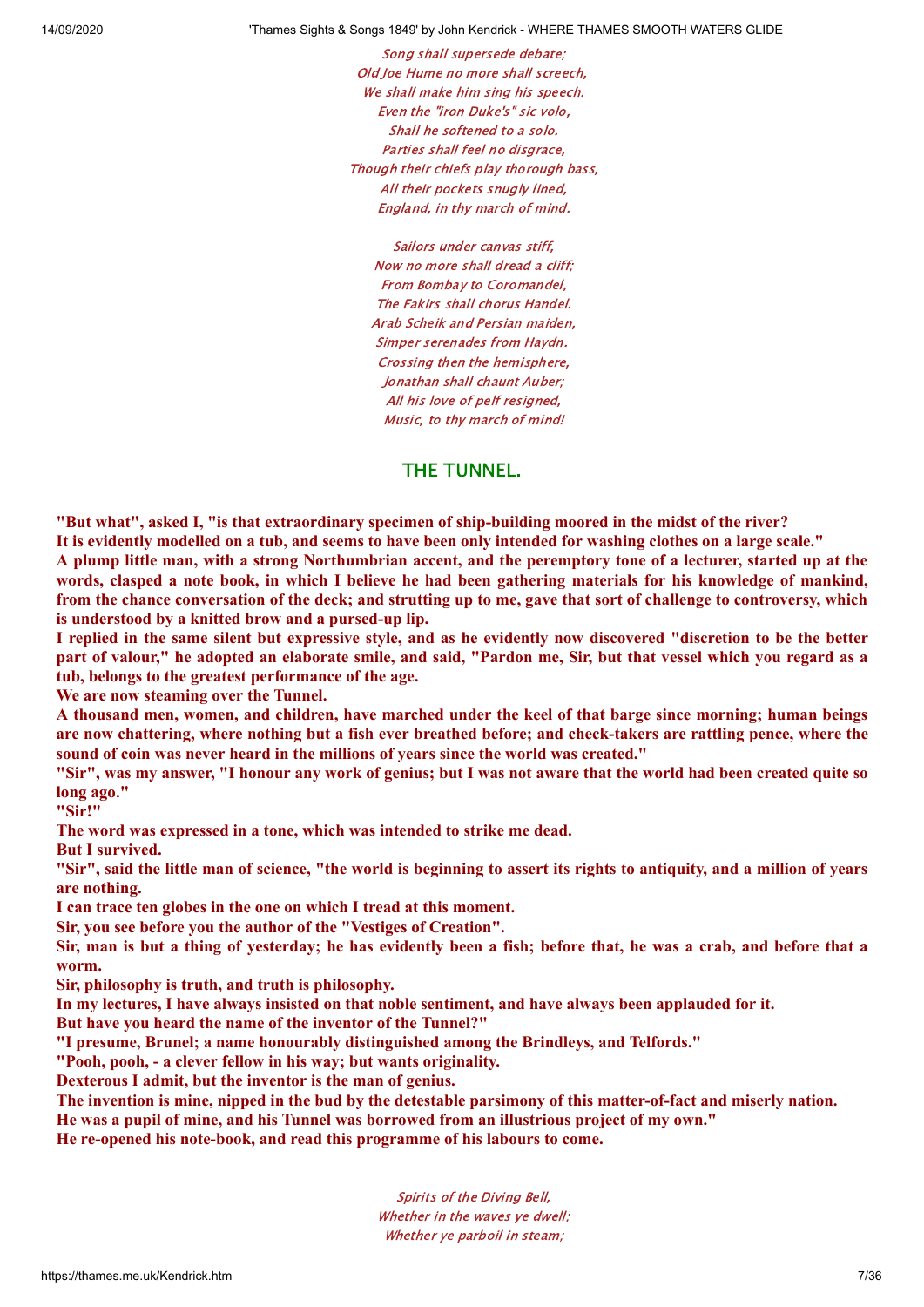Whether shoot in lightnings' gleam; Whether ride the smoky cloud, Covering London like a shroud, All your airy trumpets swell, To the master of Brunel.

Phantoms of the fiery crown! Plunged ten thousand fathoms down, In the ocean's central cave, Mankind's cradle, or its grave. Where the infant earthquakes sleep, Where the young tornadoes creep. Swifter than your own black pinions, I shall shoot through your dominions.

I shall run an iron girth Round thy bowels, mother earth; Sweeping on through shelf and crag, Faster than a Gaul can brag. All Newmarket's tiptop speed, To my racers, broken-kneed, Whirlwind spavined, lightning slow, To my fiery rush below.

Ships no more shall trust to sails, Boats no more be swamped by whales, Sailors sink no more in barks, (Built by contract with the sharks); Though the tempest o'er us roar, Flying through my Tunnel's bore, I am master of the main, What can stop the monster train?

There let Murchison and Lyall, Of my Tunnel make the trial, I shall sweep them o'er the Line, Fifty miles below the brine; Leaving Buckland to discuss, Stones with Yankee or with Russ, Or in Westminster's old Hall, Fumigate Bar, Bench, and all.

What, if rushes the Great Western, Rapid as a racer's pastern, At each paddle's thundering stroke, Blackening hemispheres with smoke; Bouncing like a soda cork, Raising Consols in New York; Ere the lie has time to cool, Forged in bustling Liverpool.

To the Steamer is the Tunnel, Like a river to a runnel, Screw and paddle both shall lag To the Times in my mail bag; While she puffs to make the land, We shall have the stock in hand. Smashing hill-hroker and banker, Days before she drops her anchor.

Then, if England has a foe, We shall rout him from below, Through my Ocean-tunnel's arch,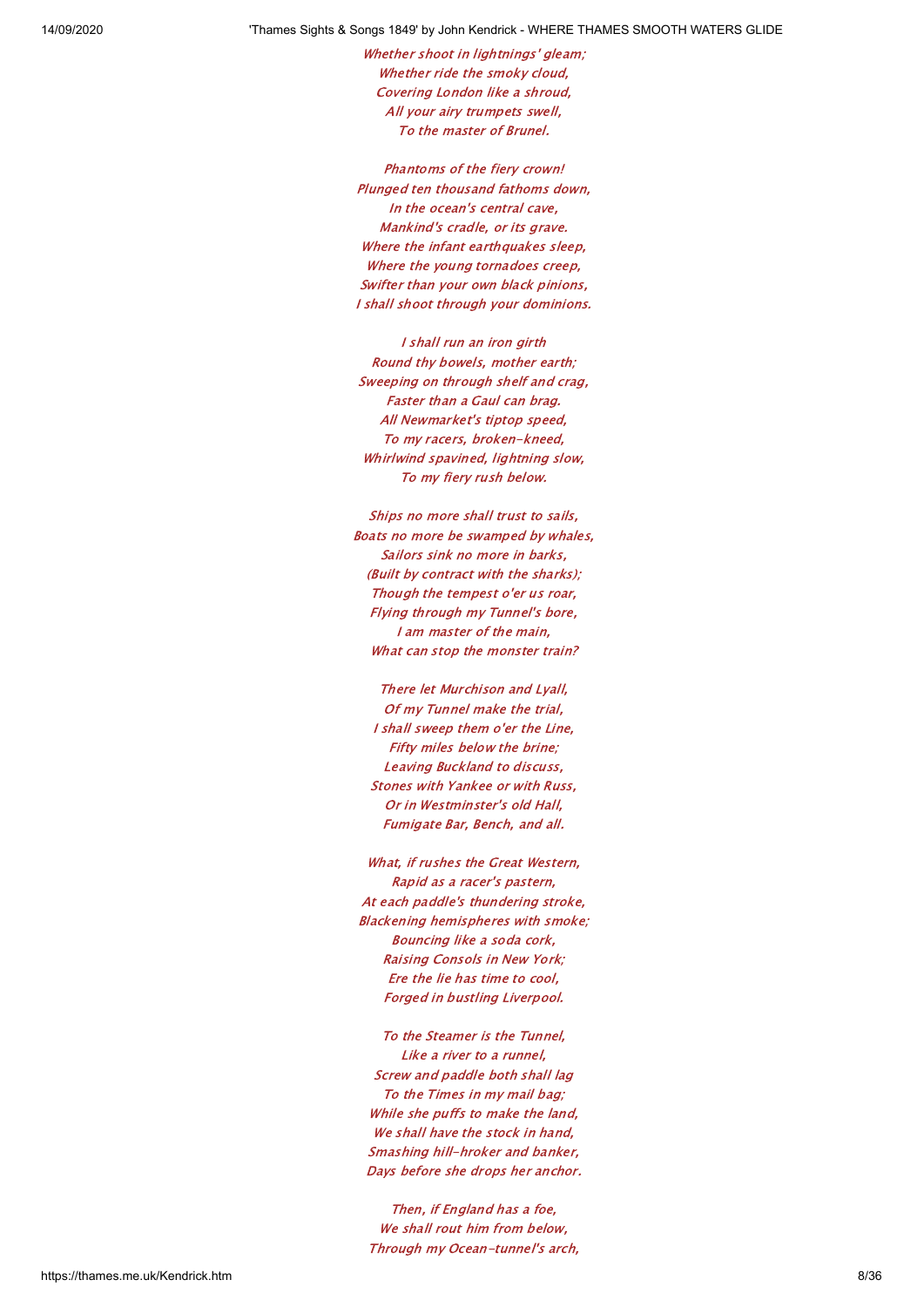Shall our bold battalions march; Piled upon our flying wagons, Spouting fire and smoke like dragons. Guardsmen, rifles, and hussars, Rushing on, like shooting stars.

I shall tunnellize the Poles, Bringing down the cost of coals, Making Yankees sell their ice, At a Christian sort of price; Making China's long-tailed Khan Sell his Congo as he can. In our world of fire and shade Carrying on earth's "Grand Free-trade".

I shall bore the broad Atlantic, Making every grampus frantic; Killing Jonathan with spite, As my Train starts up to light. Mexico, her hands shall clap, Tahiti throw up her cap. California's sands of gold Quickly shall be homeward rolled.

What, if Green's Nassau balloon, Makes its voyage to the moon, Straining London's million eyes, As it climbs her foggy skies; Dropping on the breezes bland, (Good for gazers) bags of sand; Green's a blacksmith to a belle, To the master of Brunel.

### DOCKLAND.

Entered into a new region, immense piles of ten-storied buildings, immense crowds of masts locked up within **immense gates, immense horses dragging immense wagons, immense men driving them - every thing immense. I looked round for information as to the part of the world into which we were entering.**

**My dark-browed friend was again beside me.**

"These", said he, "are the Docks of London, inordinate evidences of the absurdity of man, - huge collections of those superfluities with which man could perfectly dispense, but which he wears out half his life in the labour to **possess, when the other half has lost the power to enjoy."**

I hinted, that Commerce, of which I conceived these Docks to be the depositories, produced very considerable **comforts.**

**"Sir", was the indignant reply, "Man wants but little here below, Nor wants that little long."**

**"Neither rum nor sugar is necessary for his support.**

Our forefathers beat the Danes, the Spaniards, the French, and circumnavigated the earth, before a spoonful of **sugar flavoured an ounce of tea in any cup in the British Islands.**

**Sir, since those things have become necessaries of life, we have become a degenerate nation.**

**Sir, we are now a nation of slaves."**

The vociferation of my philosophic disposer of the good things of this world had now brought round us a crowd, **from all corners of the deck, whose laughs were not quite in unison with his logic.**

"Yes, for we are the slaves of appetite; we are thus the slaves of all mankind, of the merchant who sells to us, of the **sailor who brings home the cargo, nay, of the very slave who slaves for us.**

If the blacks of the Havannah should throw aside their hoes and determine to dig no longer, one half of this **country would think life insupportable, and die in despair.**

The loss of Cigars would make a blank in society, in which Trial by Jury, penitentaries, workhouses, and Lords **and Commons, would be sunk, and the glory of England be no more."**

The affair grew threatening - for the circle, the principal part of whom had tumblers in their hands, began to look on the assault on rum as personal; when it was interrupted by a pale, thin-visaged young man, whom I had observed sitting in a corner, with a peculiarly pensive air, the hat drawn over the brows, the arms folded, and the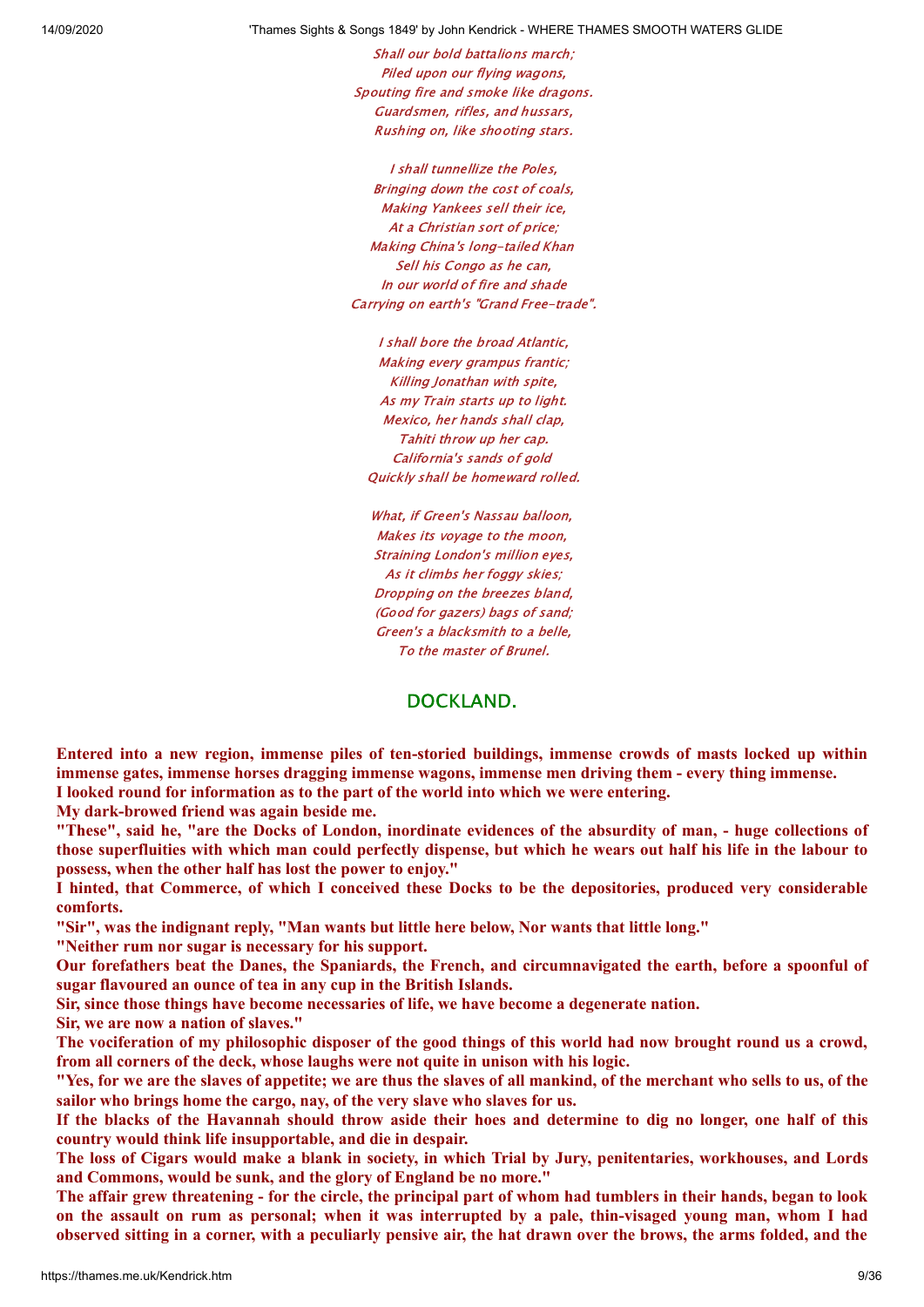**whole like the personification of the "Small School of Poetry".**

"My purpose, gentlemen", said he, with a profound bow, and a gentle waving of the hand, "is not to interrupt so **interesting a discussion, but to do a piece of justice.**

**You probably remember Tom Campbell's Hohenlinden?"**

**"Of course, one of our finest Lyrics", was my reply.**

**"Sir, - the original conception of that Lyric was mine.**

**Tom was clever, but a borrower.**

I shall give you the proof; you probably remember the expedition of the British Legion to Spain : we are now **opposite to the spot of the encampment.**

I bore arms in that campaign, and was resolved that, if History failed of recording its triumphs, the scene of its **encampment at least should not be without its honours.**

You will recognize at once the source from which the Scot drew his force, his conception, and his style.

THE ISLE OF DOGS. Ten thousand years the Isle of Dogs, Lay sunk in mire, and hid in fogs, Rats, cats and bats, and crows and frogs-The tenants of its scenery.

No pic-nic parties came from town, To dance with nymphs, white, black or brown, (They stopped at Greenwich, at the Crown), Neglecting all its greenery.

But, Dog-land saw another sight, When Serjeants cried, "Halt, dress, eyes right", And jackets blue, and breeches white, Were seen upon its tenantry.

Then, tents along the shore were seen, Then, opened shop the gay Canteen, And floated flags, inscribed,-"The Queen". All bustle, show, and pennantry.

There strutted laughter-loving Pat, John Bull (in spirits rather flat), And Donald, restless as a rat, Three nations in their rivalry.

There bugle rang, and rattled drum, And sparkled in the glass the rum, Each hero thinking of his plum, The prize of Spanish chivalry.

At last, Blue-Peter mast-high shone, The Isle of Dogs was left alone, The bats and rats then claimed their own, By process sure and summary.

The bold battalions sail'd for Spain, Soon longing to get home again, Finding their stomachs tried in vain To live on Spanish flummery.

**"But, the name of the Isle, why the name?" enquired a dozen voices.**

"The name, I allow, is not romantic," said the poet; "and yet there was a romance connected with its origin." Several of the fair sex had now forsaken their workhaskets, and joined our circle, - the word has always a charm **for their sensibilities.**

The poet bowed and began : "A variety of causes have been assigned for the name of the Isle.

Some, that the Lord Mayor's pack of hounds were kept here when his Lordship and the Aldermen hunted once a **week in Finsbury Square.**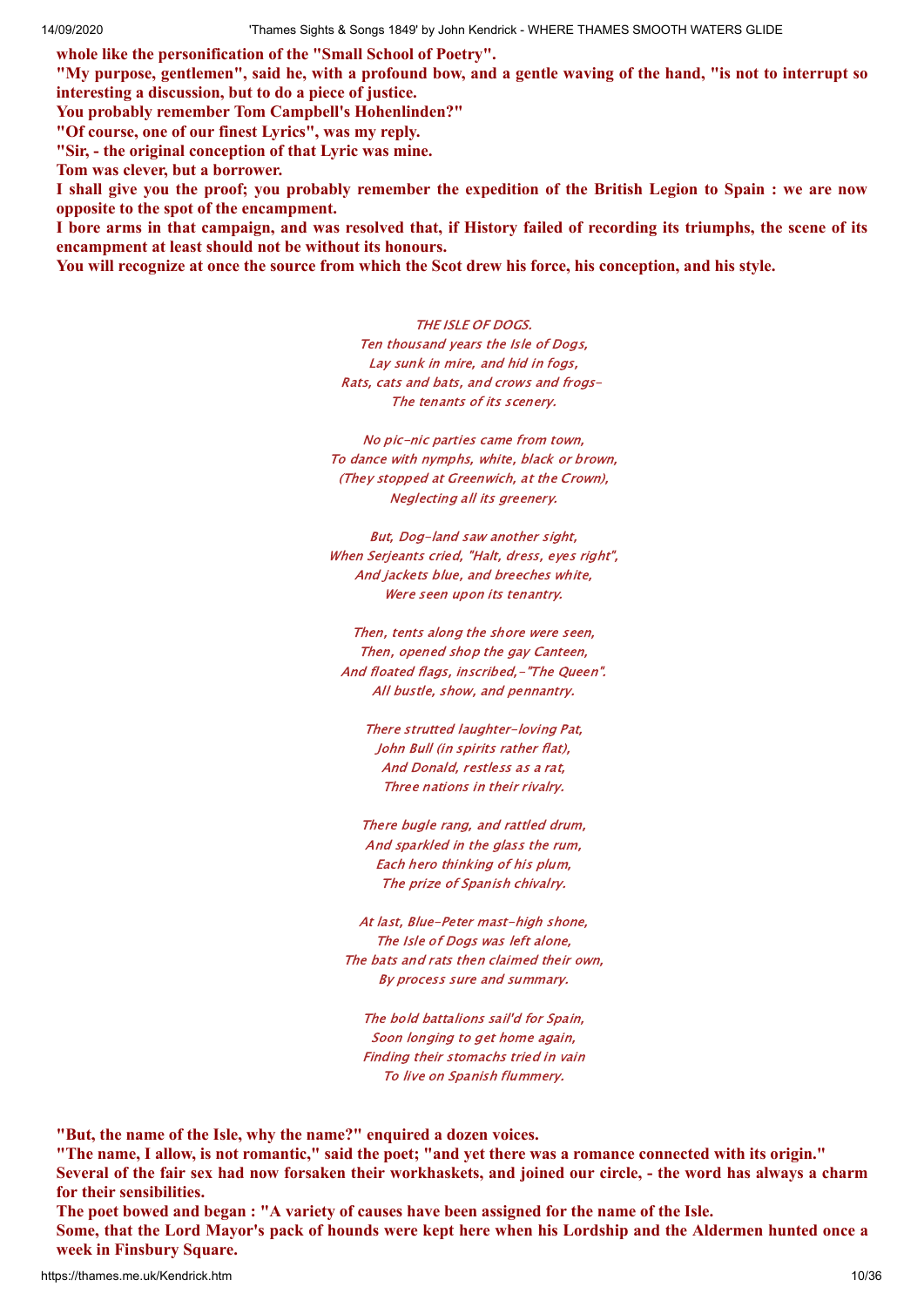**Others, that they hanged here all the dilinquents, who were too bad to be hanged in London.**

But the true origin is, in the fidelity of one of those noble animals known as the Irish wolf dog.

**"The Lady Blanch de Bouveraye was the belle of the Court, in the reign of William the Conqueror.**

**She had a million of acres, a hundred thousand vassals, and ten thousand lovers.**

All the Princes of Europe came with proposals, but she would listen to none; the father, the Baron, remonstrated **with her in vain.**

To all his remonstrances she answered, "What was the good of being rich, if it was not to let her do as she liked; **that the delight of woman was, to have her will, and that she would have her will."**

But King William was a man of that temper, which would suffer no will but his own, and he ordered her to marry **his prime minister.**

**The prime minister was old, ugly, and desperately fond of money.**

The marriage of the handsomest and wealthiest woman in the Kingdom was perfectly to his taste, and he came to **the Castle of de Bouveraye, with a princely attendance.**

**The answer of Lady Blanch was short, but not sweet.**

**"My Lord", said she, "you are old, but not old enough."**

**"How old would you have me, charming Lady asked the lover?"**

**"Within twelve hours of your grave.", was the answer.**

**Another courtier was sent by the King.**

**"My Lord", said the Lady Blanch to this one, who was a youth,**

**"You are young, but not young enough.**

**To love you, you should be in your cradle."**

**At length, to avoid all proposals, she disappeared; and was unheard of for some years.**

One evening, when the old Baron was still lamenting the loss of his daughter, two pilgrims came to the Castle-gate asking alms; one of them carried an Italian lute, and the other had a relique of St. Agnes, the patroness of the **family.**

**Along with them was a noble wolf-dog.**

**They were brought before the Baron to cheer his solitude.**

But the lutanist had no sooner begun to sing one of the family legends, than the Baron recognized the voice of the **Lady Blanch, and ordered the Castle bells to be rung for joy.**

**All was now feasting and dancing.**

**But, who was the Lady's companion? - her future husband.**

**In the Crusade she had worn armour, and carried the banner of her family, to disguise herself.**

In one of the battles she had been thrown from her charger, and wounded; a voung knight had rushed forward, **raised her from the ground, and attended her till her recovery.**

**But she had now seen enough of war, and longed to return home.**

**She acknowledged her name to her preserver.**

**And now, to give her father the joy of surprise, they had returned to him as pilgrims.**

**All the vassals flocked to the Castle to rejoice in the joy of their master.**

**The day was soon fixed for the nuptials.**

**It came.**

**All was magnificence.**

**The bride looked the handsomest creature in the world.**

She was covered with jewels, wore three reliques; and had a coronet brought from Rome, and blessed by the **Pontiff.**

The Primate came to solemnize the marriage; the King sent his son, William Rufus, to give the bride away; and **the bridesmaids were French princesses of the Norman line.**

**As the sun went down, the trumpets sounded for the bridal procession.**

**But the bridegroom was missing!**

**He was sought everywhere, but sought in vain.**

The woods, the river-banks, the river were searched by thousands of the people, the knights, and the guests.

**All was despair! But, at midnight a loud howling was heard at the Castle gate.**

**The wolf-dog was there, with an arrow in his side.**

**The wardens rushed out.**

**He led to a track of blood in the forest.**

**The track led to a new-made grave.**

**While all were in consternation, the wolf-dog began to bark furiously, and to tear up the ground.**

**The body of the bridegroom was discovered.**

As the first act of the noble animal was one of fidelity, the next was one of justice; he sprang at the throat of one of **the spectators, and tore him to the ground.**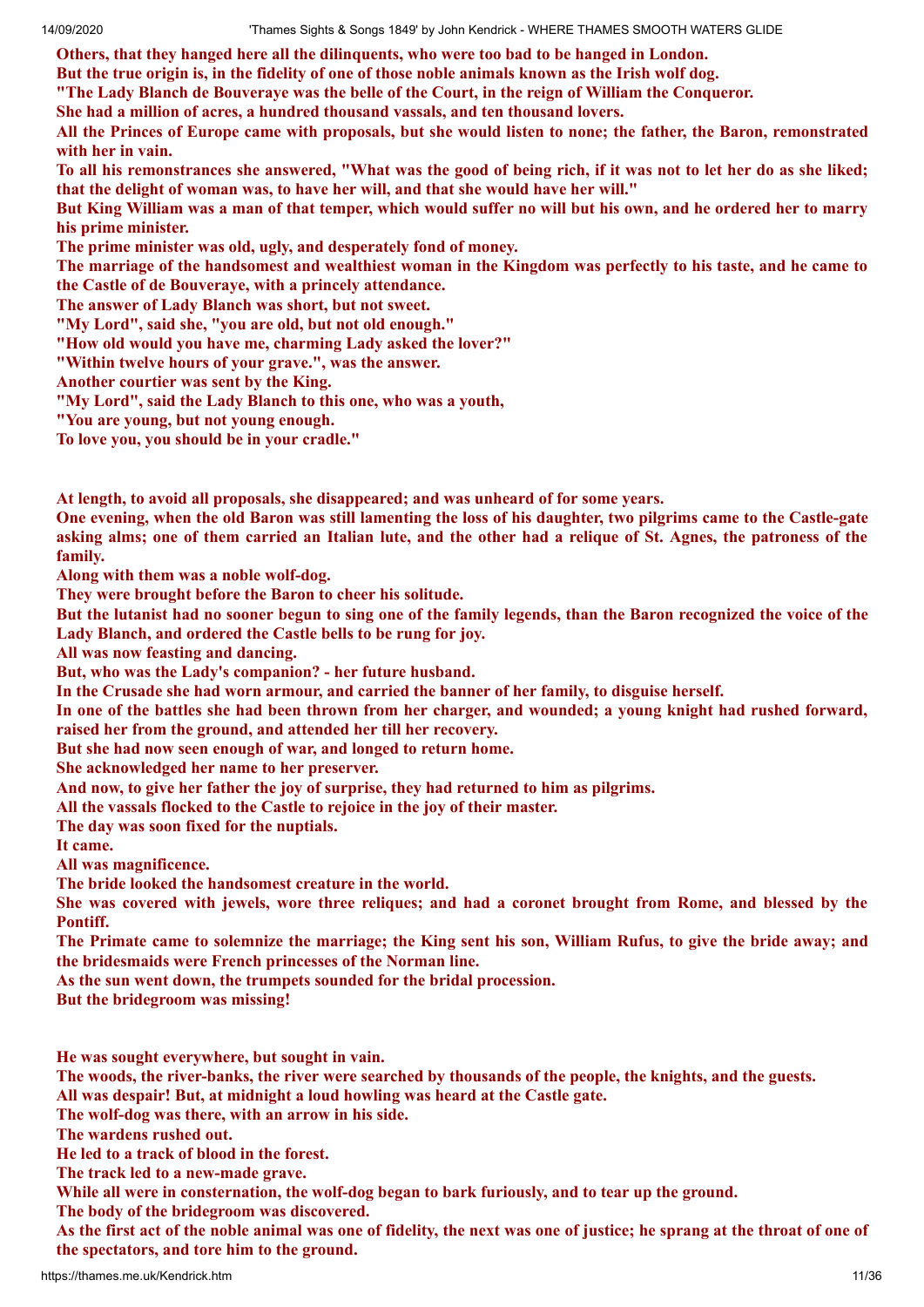He was one of the Barons who had been rejected by the bride, and who had waylaid him in the forest.

**The arrow in the side of the wolf-dog had been discharged from his bow.**

**On conveying the body to the castle, it was found still breathing.**

The bridegroom recovered : the archer was hanged; and on the spot where the grave had been found, a pillar was **erected to the dog, and the spot was dedicated to his posterity ever after.**

Some of the ladies wept; others smiled; and all wished that the days of love and matrimony in the old fashion were **come again into the world.**

"Bah!" exclaimed in my ear a tall, supercilious figure, whom by the easy style of his dress, and the still easier style **of his self-importance, I conjectured to be a retired Treasury Official.**

**"Bah", exclaimed he, "what is the use of romances?**

**Give me gentlemanly existence.**

**Now we are opposite Blackwall; there, thank the stars, London stops!**

Those intolerable brutalities of building, which they call Docks, but which they might with perfect propriety call **gigantic Wigwams, are at an end; and we shall now begin to breathe freely.**

**One of our First-Lords has thrown some of his recollections on paper.**

**I give them to you, as a model of the way of doing things in general:**

ODE TO BLACKWALL.

Let me sing thy praise, Blackwall, Paradise of Court and City. Gathering in thy banquet-hall Lords and Cockneys, dull, and witty. Spot, where "Saviours of the State" Lay aside their humhug all. Water-souchy and Whitebait Tempting mankind to Blackwall.

Come, ye Muses, tuneful Nine! Whom no Civil List can bribe; Tell me, who come here to dine, All the great and little tribe, Who, as Summer takes its rounds, In Whitechapel, or Whitehall : From five shillings to five pounds, Club for feeding at Blackwall?

There the Ministerial Outs, There the Ministerial Ins, One an emblem of the pouts, T'other emblem of the grins. All beneath thy roof are gay, Each forgetting rise or fall, Come, to spend one honest day. All good fellows, at Blackwall.

There, I've seen, from year to year, All the "rulers of the roast", Tool and trimmer, placeman, peer, Never more to drink a toast. Time has emptied all their dishes, Never more to make a haul Of the Treasury loaves and fishes; No more bumpers at Blackwall,

There I've seen an old Premier, Very like a "Lord at nurse"; Rather queer, rather near, Fondling a well-pensioned purse, Soon his sunny days went by, Soon he lost his " House of Call", Every day his fish and pie Gratis, not like thine, Blackwall.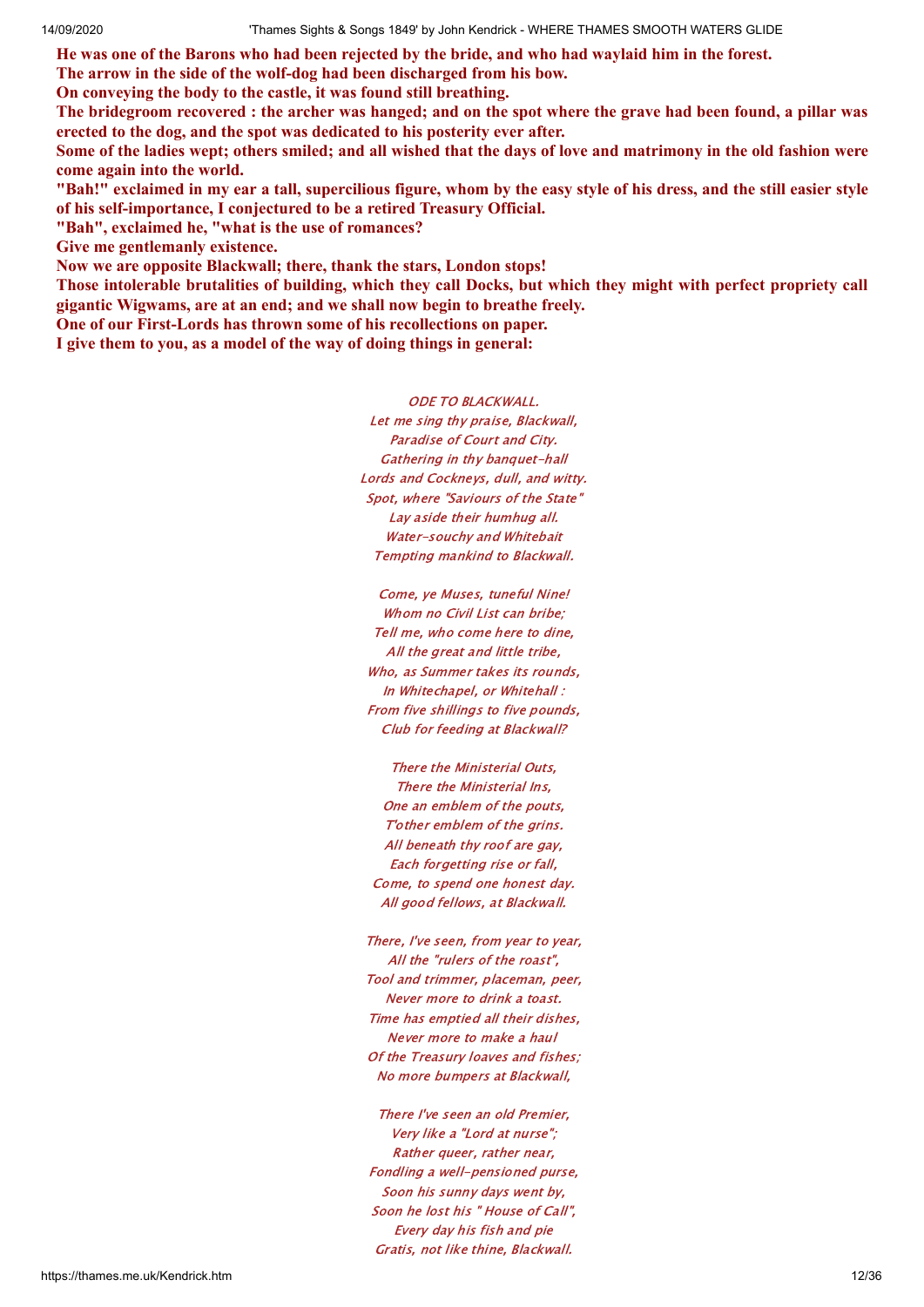There I've seen an Irish brow, Bronzed with blarney, hot with wine - Marked by nature for the plough; Practising the superfine. Mumbling o'er a Courtly speech, Dreaming of a palace ball, Things not quite within his reach, Though quite asy, at Blackwall.

There, the prince of Exquisites, O'er his claret looking sloppy, (All the ladies know "he writes," Bringing down the price of poppy. Spoiling reams of scented paper, Making books for many a stall.) Sat with languid smile, Lord Vapour, Yawning through thy feast, Blackwall.

But, whence swells that storm of gabble, Piercing window, wall, and door, Beating all the tongues of Babel? 'Tis the "Diplomatic Corps". Hating us with all their souls, If the knaves have souls at all. I'd soon teach them other roles, Were I Monarch of Blackwall.

Spaniard stiff, grim Portuguese, Smoke-dried German, sullen Turk, Come, John Bull's dry purse to squeeze, I'd soon find them other work. Mankind's laughter, Europe's lees, Let them beg, or let them bawl, I'd soon bring them on their knees, I'd soup maigre them, Blackwall.

But, what clamour splits my ears, Are the "Zoologies come, With a cargo from Algiers?" Those, Sir, are The Deaf and Dumb! "Next room are the Bulls and Bears, Battling for 'another call', - 'Cooking up' their railway shares. Capel Court is now Blackwall."

"Now you hear the Men of science, - Very noisy gentlemen! Known, Sir, as the 'Grand Alliance Of the poker and the pen'." Sages! made for breaking stones, Fit for fiddlers at Vauxhall. They should dine on Mammoth's bones, Not on whitebait, at Blackwall.

But, I hear a roar uproarious, There a "Corporation" dine, Some are tipsy, some are "glorious", Some are bellowing for wine. Some, for all their sins are pouting, Some beneath the table fall; Some lie singing, some lie shouting, Now, farewell to thee, Blackwall!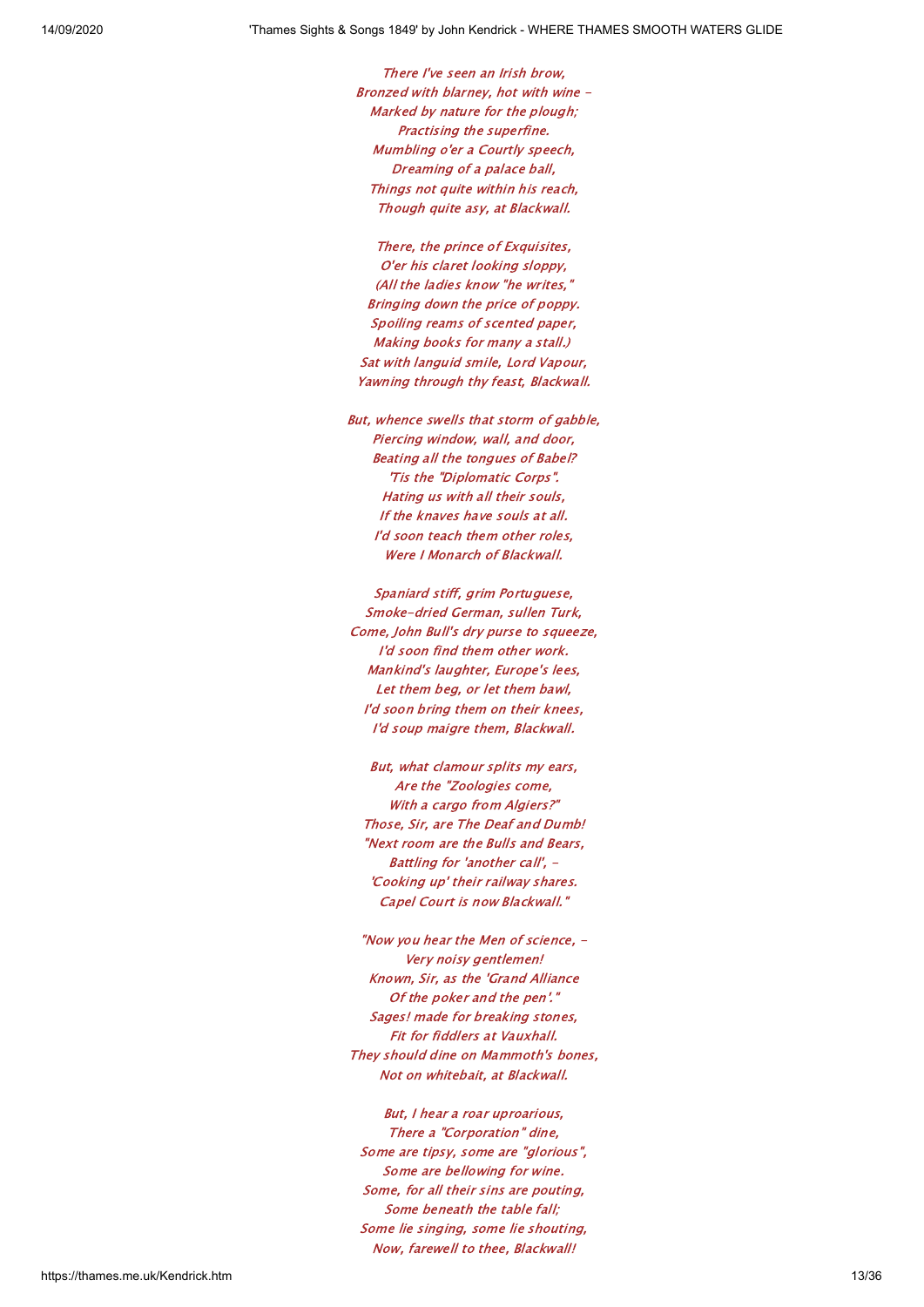**But, as Sterne tells us, that**

"the sentimental traveller always meets sources of sentiment", so it may be the fate of the Tourism-traveller **always to meet adventure.**

As we were sweeping on, with all the swiftness of a greyhound just let out of the leash; with the sky cloudless, the water waveless, and the wind vanished, all ears were startled hy the cry of the steersman, echoed by the crew, and **instantly taken up by the whole crowd on deck.**

I sprang to the head of the vessel, and there saw, what I deemed our fate, in the shape of a huge Hamburgh trader. working up directly in our course, snorting like a whale, and flapping her paddles like a gigantic turtle. **If she struck us, our destiny was fixed.**

The collision would have saved us from all the future troubles of life; we should that night have made our beds ten **fathom deep among the oysters of the Thames.**

**All our outcries were in vain.**

There never was so inexorable a monster, as she came roaring, puffing, and rushing, as I thought, with more **malignant speed than ever.**

**In another moment, she must have swallowed us alive.**

Luckily, at that moment the helm slipped out of the steersman's hand, for he was clearly resolved on John Bull's **"right of way", and would have swamped us, "for the honour of the thing".**

**Our steamer plunged her sharp beak into the river's bank, and there fixed, high and dry.**

**All on board were in mutiny at the delay.**

But, as I preferred life and limb, even with the loss of our honour, to being crushed by the most heroic of collisions, I got on shore, and awaited our extrication with the calmness of one still in possession of existence.

**The spot where I scrambled on terra firma established my faith in the fortunes of a Tourist.**

It was a quiet little slip of land, where once had stood one of those expressive warnings against Piracy, which were **exhibited in the remnants of the performers.**

But the refinement of our age had removed the sign, and replaced it by a monument to one of those singular characters which, in old times, used to rove the West Indian seas, halftrader, half-buccaneer, brave as their own cutlasses, lavish of their gold, lavish of their lives, revelling in all the luxuries of the French and Spanish Islands, and making a prodigious figure in all their taverns, until empty purses drove them out again to meet the Spanish Guarda Castas, to ride the hurricanes, to frighten the merchants, and to be the heroes of a hundred tales of terror, **bravery, and profusion.**

**I took down the ancient epitaph, of Jack Bragwell, alias Firebrand, alias Galleon-catcher, alias, &c. &c.**

Full thirtie years I lived a smuggler bolde, Dealing in goode Schiedamm and English golde. My hande was open, and my hearte was lighte; My owners knew my worde was honour brighte.

In the West Indies, then, for seven long yeares, I stoutly foughte the Dons and the Mounseers. I took three ships in Portohello Bay, And to Port Royal carried them away.

With three boats' crews I plundered St. Lucie, And hanged the governor upon a tree. Commander of my tighte builte sloope, the Sharke, Late as the owle, and earlie as the larke,

I roamed the sea, nor cared for tide or winde, But left the Guarda Costas all behinde; Until, betrayed by woman's flattering tongue, In San Domingo my three mates were hung.

I shot the judge; forsooke the Spanish Maine, And to olde Englande boldlie came again; Was married, had three sons and daughters four, And died an honest Briton at four score.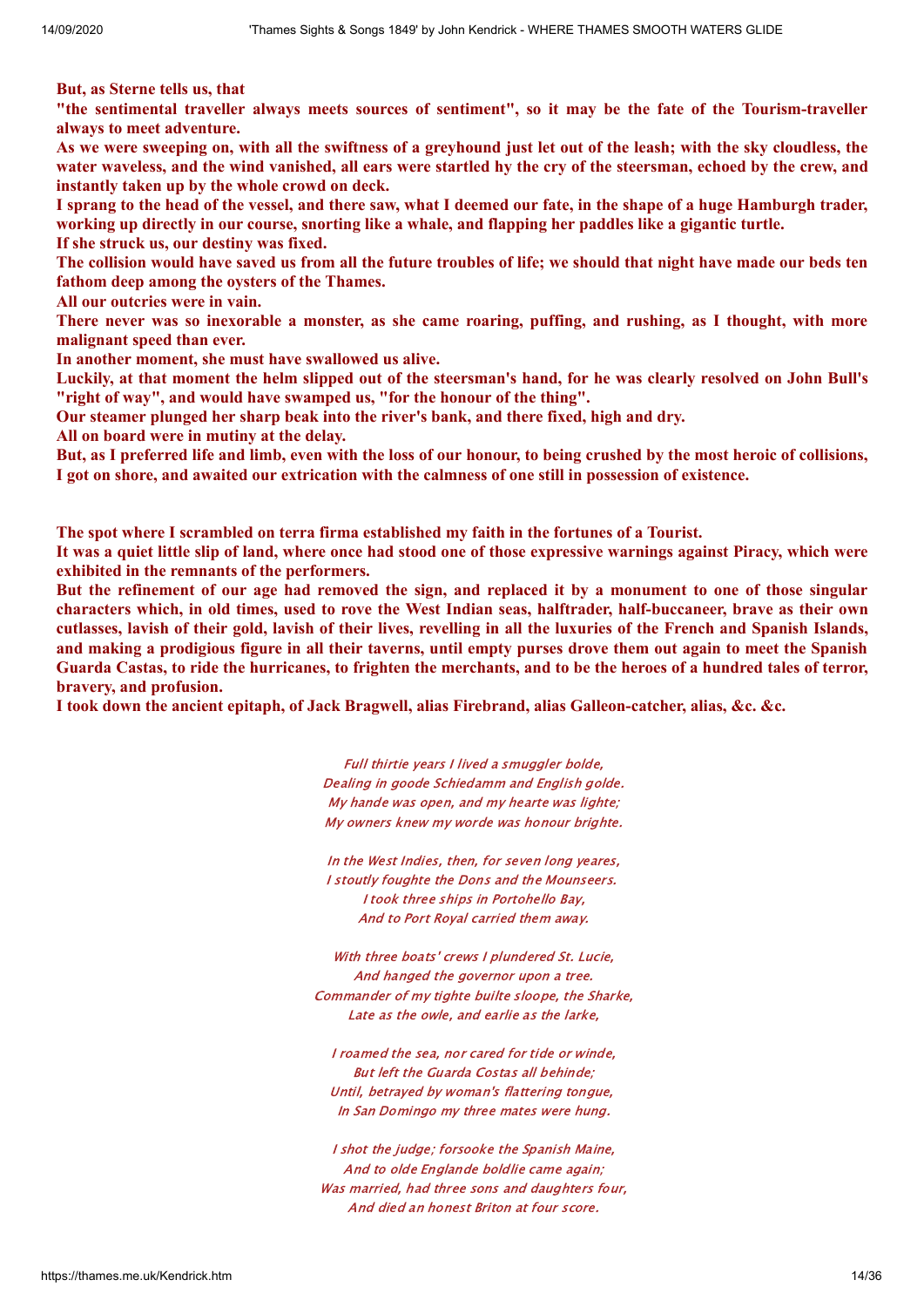**Here my friend, the philosopher, came up once more.**

**"Do you observe that little stone pillar on the bank?" said he.**

"It is on the exact model of Whittington's pillar at the foot of Highgate, where that most eminent personage in the **city annals, turned back.**

This pillar is alike the turning point of the Lord Mayors; it forms the boundary of their jurisdiction.

On this spot a Mayor of the olden time had been hanged for giving scanty dinners; and on this spot, the chaplain of his lordship, the was not yet a lord), annually made this solemn admonition on the especial duties of the head of **a city, which has the best fish, fowl, and claret, in the circumference of the globe.**

The chaplain, year by year, thus addressed him on the deck of the grand city barge - the mayor and aldermen **kneeling and uncovered."**

> THE WARNING. Misterre Mayor! Misterre Mayor! Of a sinner's deathe beware. Liveth virtue, liveth sinne, Not withoute us, but withinne. Man doth never thinke of ille, When he feedeth at his wille. None doth seeke his neighbour's coin, While he helpeth the sirloin; No man toucheth purse or life, While he useth thus his knife. Savoury pie and smoking haunche Make the blackest traitor staunche; Claret mulled and Malvoisie From ill spirits set us free. Better far than axe or sworde, Is the Mansion's well-filled boarde. Think of him once hanging there, Misterre Mayor, Misterre Mayor!

Chorus of Common-councilmen: Beware, beware, beware, Lest that miser's fate you share; Lest we pull you from the chair. Citizens love dainty fare, Misterre Mayor, Misterre Mayor!

# WOOLWICH.

**The tide now helped us, and we moved again.**

The thunder of a battery, and all eves turned to the ascent of a huge shell making its curve a mile over our heads, reminded me, that we were passing the grand depot of an artillery that could lay all the fortresses in the world, in **the Tartar phrase,**

**flat enough for a horse to gallop over them, without scraping his fetlock".**

The consternation increased, on our observing this mighty messenger of death to be descending in the very line of **the steamer, and growing blacker and bigger to the eye every minute.**

If it should come on board, all that would have remained of us would have been a paragraph in a newspaper.

**We should have for ever disappointed the activity of coroners' inquests, and the extortion of undertakers.**

**Our whole floating establishment would not have filled a bottle in the College of Surgeons.**

**We should have been blown into an impalpable powder.**

Luckily the shell dropped into the water within a foot of us; we had only a dash of the surge for our share, and **were "quittes pour lapeur".**

I could not help admiring the ingenuity of the plan, by which the only practising ground of Artillery in England was planted on the very edge of its principal river, and thus had the fair chance of dropping its combustibles daily **among about five hundred vessels loaded with the costliest cargoes in the world.**

But, a little reflection reconciled me to the idea; the English are a warlike people, and if training is of service, what can be a more direct way of training our merchant sailors, to the future work of the line of battle, than by exposing them in every voyage, up or down the Thames, to the range of batteries in time of peace, probably more **formidable than they will ever have to meet in time of war.**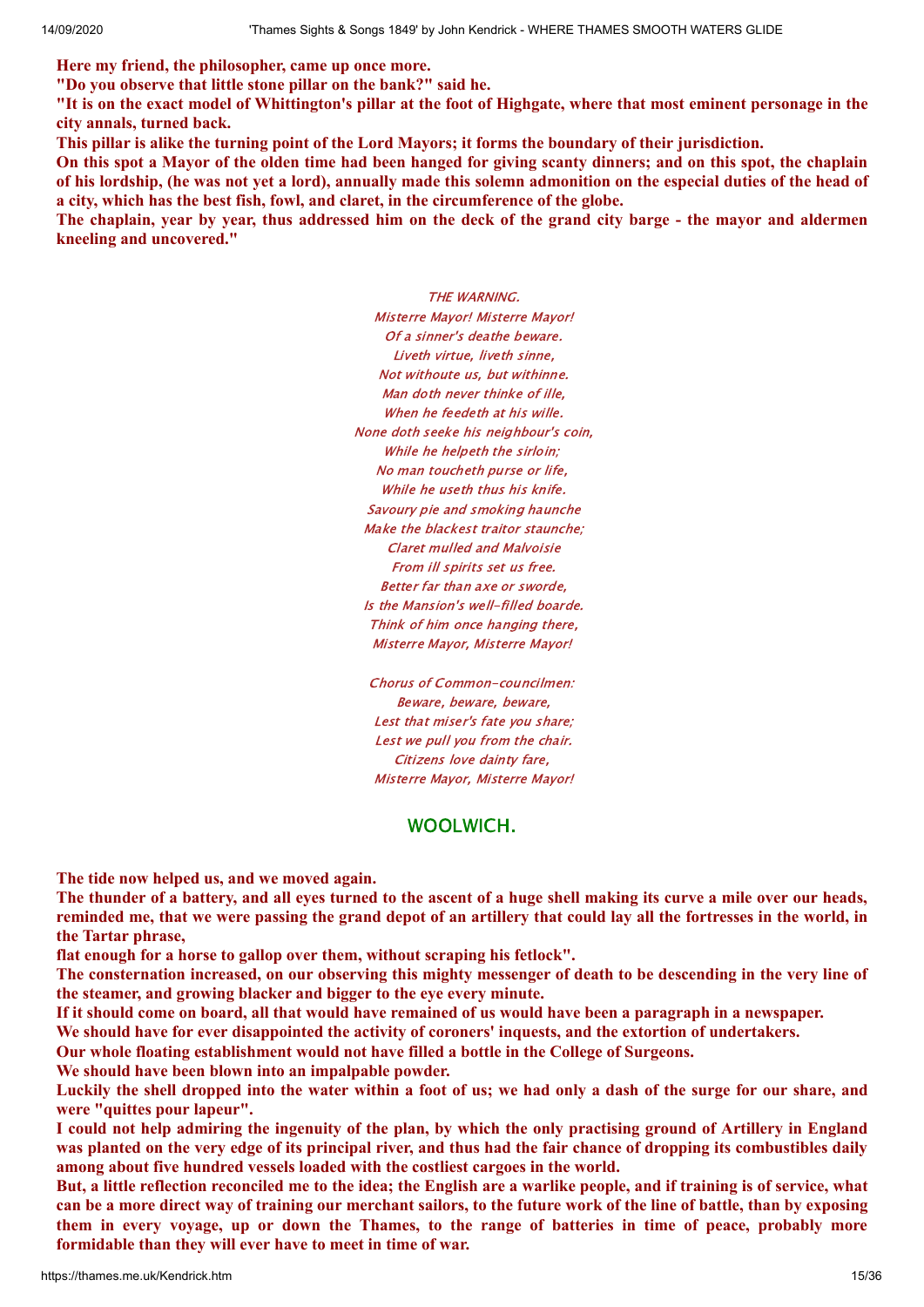If shot and shell drop on board of a few, they are never missed in the multitude; while their escape is probably worth more than their crews and cargoes, by the Naval evidence, that every shot does not tell in war, and that a **bombardment may after all be escaped - with wind and tide in one's favour. On this occasion, I could not resist letting fly, in return for the shell, a Parnassian bullet; -**

> THE ARSENAL. Woolwich, Woolwich, The Thames is thy ditch, And stout hearts are thy fortification; Let come, who come may, All is open as day, Thy gates are as free as thy nation.

Though you have no more walls Than the French apple stalls, You could hlow half mankind to old Harry; For Russian or French, You could soon make a trench, Which would hury thy Grande Enceinte Paris.

Deep and dark on thy quay, Like lions at bay, Stand the guns that set earth at defiance; With mountains of ball, Which, wherever they fall, With their message make speedy compliance.

Along thy Parade, Lies the brisk Carronade, With Wellington's toy, the twelve-pounder; And the long Sixty-eight, Made for matters of weight, The world has no argument sounder.

There stands the slim rocket, That shot from its socket, Puts armies, pell mell, to the rout, Sir; At Leipsic its tail Made Napoleon turn pale, And sent all his braves right about, Sir.

And there gapes the Mortar, That never gives quarter, When speaking to ship or to city; For though deaf and dumb, Its tongue is a bomb, And so, there's an end to my ditty.

## Erith

**On passing the little village of Erith, once one of the prettiest rustic spots in Kent, where the parson and the surgeon formed the heads of the community, an its only intelligence of the living world depended on the casual arrival of a boat from the Margate Hoy in search of fresh eggs for the voyage; a small hou was pointed out to me, embosomed in a dell, which would have completely suited the solitary tastes of a poet weary of the world :**

> Oh, for a lodge in some vast wilderness, Where rumour of oppression and deceit, Of unsuccessful or successful war, Might never reach me more!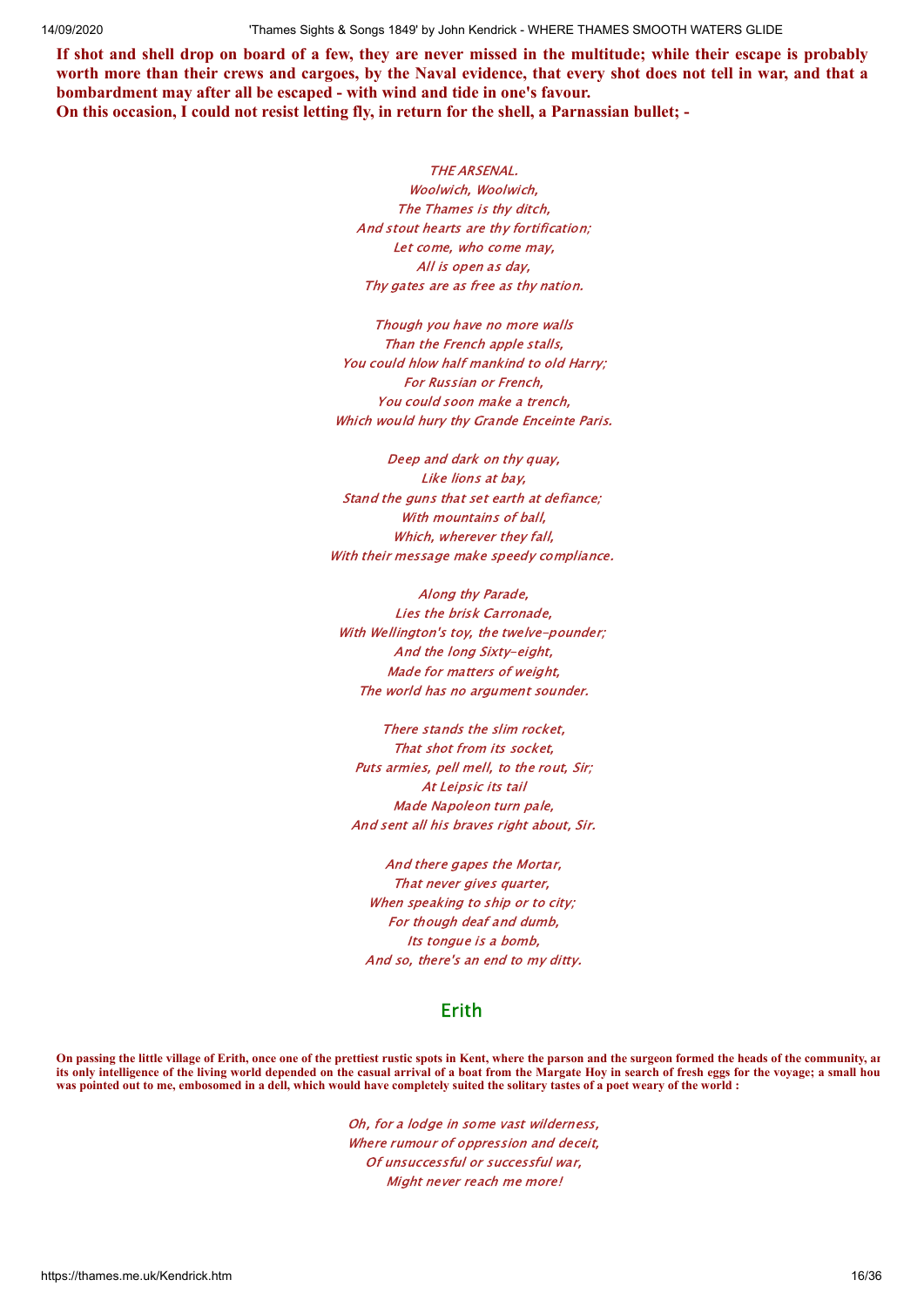Fifty years ago, a weekly newspaper was the only remembrancer to either parson or doctor of the world which they had left, and that one only sent by the Member for the County, when he thought it desirable to awake the **general gratitude on the approach of a general election.**

**The Thames certainly might remind the village population that there were merchants and mariners among mankind; but what were those passing phantoms to them?**

John the son of Thomas lived and died, as Thomas the father of John had lived and died, from generation to **generation.**

The first news of the American war reached it in the firing of the Woolwich guns for peace; and the original **tidings of the French Revolution, in similar rejoicings for the Battle of Waterloo.**

> O happy ye, the happiest of your kind, Who leave alike life's woes and joys behind!

**says the philosophic Cowley; and with Cowley I perfectly agree.**

**But Erith is this scene of philosophy no longer.**

It has now shared the "march of mind;" it has become almost a watering-place; it has a library, a promenade, lodgings for gouty gentlemen, a conventicle, several vigorous politicians, three doctors, and, most fatal of all, four **steam-boat arrivals a day.**

**Solitude is fled, and meditation is no more!**

**But, to my story.**

In that lonely house, lived for several years a singular character, of whom nothing more was known, than that he had come from some distant place of abode; that he never received a letter; and that he never hunted, shot, or **fished with the squiredom of the country.**

He was of large form, loud voice, had a sullen look, and no trust in her Majesty's ministers for the time being.

At length, on some occasion of peculiar public excitement, the recluse had gone to Gravesend where, tempted by the impulse of the moment, he had broken through his reserve, dashed out into a diatribe of singular fierceness, accused England of all kinds of oppression to all kinds of countries, and finished his speech by a recapitulation of **all the wishes, wants, woes, and wrongs, of Ireland,**

First flower of the west, and first gem of the sea.

Within the next twelve hours, a pair of Bow Street officers were seen galloping into the village in a post-chaise and **four.**

They brought a warrant from the Secretary of State to arrest the Irish orator, as a leader of the late Rebellion. **He was captured, and conveyed to the Tower.**

And this was the last intelligence of the patriot : except that he appealed to the government against an Australian voyage, and swore that he preferred the speedier performance of the law to all operations on the Coal-mine river. A remarkable tempest, which broke all the windows, and threw down half the chimneys of the city, a few weeks **after, was supposed by the imaginative to be connected with his disappearance! At all events, he was heard of no more.**

#### THE VISION.

Thunder pealed and lightning quivered, Gusts a prison's casements shivered. From its dungeon rose a scream, Where, awakened by the gleam, From his pallet rose and ran, Wild with fear, a stalwart man. Saw he in his tortured sleep, Things that make the heart-veins creep! Swept he through the world of flame, Chased by shapes that none may name? Still, as bars and windows clanged, Still he roared - "I will be hanged."

Sleep had swept him o'er the seas,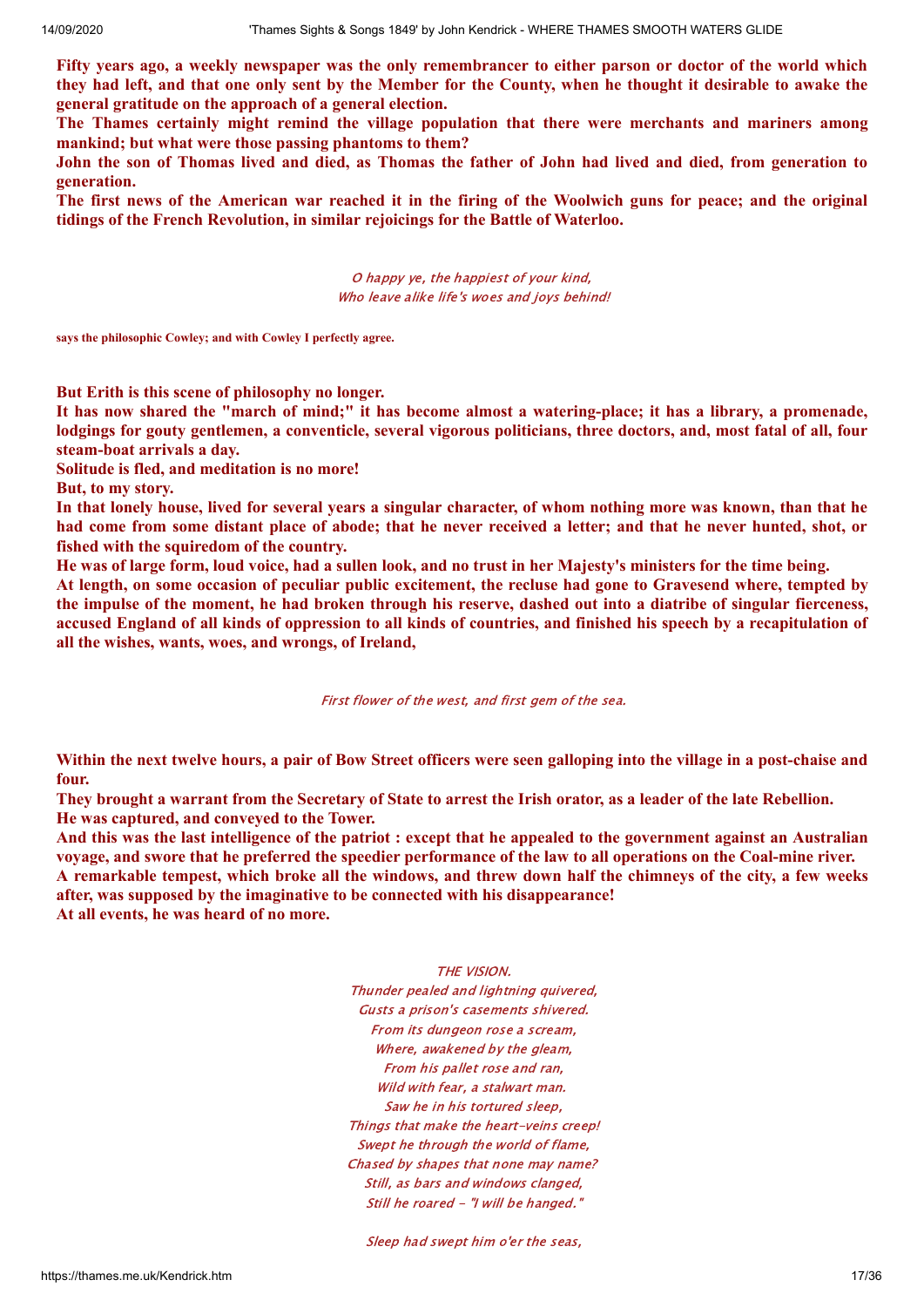To the drear Antipodes; There he saw a felon band, Chains on neck, and spade in hand, Orators, all sworn to die In "Old Ireland's" cause - or fly! Now, divorced from pike and pen, Digging ditch, and draining fen, Sky their ceiling, sand their bed. Fed and flogged, and flogged and fed. "Operatives!" he harangued; "Ere I'm banished - I'll be hanged."

Now, he strove to strike a light, But a form of giant height Through the crashing casement sprang; Shattered stanchions round him rang, From his eyes a light within Showed the blackness of his skin; In his lips a huge cigar Smouldered, like a dying star; Holding to the culprit's eyes, Writ in flame, a scroll of lies. Champing jaws with iron fanged, "Friend", cried he, "you shall he hanged."

'Twixt the tempter and the rogue, Then began the dialogue : - "Master - shall I rob the state?" "Not, unless you'd dine off plate." - "Shall I try my hand at law?" "You'll be sure to make a flaw." - "Shall I job in Parliament?" "You'll be richer cent per cent." - "Shall I truckle, or talk big?" "You'll but get a judge's wig"; Blockheads may be Conscience-panged, Knaves are pensioned, here, not hanged!"

- "Master, must I then escape?" "No", exclaimed the knowing shape, "I shall hang you by Lynch-Law." Through his skull he struck a claw, On the tempest burst a wail, Through the bars a serpent-tail, Flashing like a lightning spire, Seemed to set the cell on fire; Far and wide was heard the clang, Through the whirlwind as they sprang. Many a year the sulphurous fume Stung the nostril in that room.

### Purfleet

Passing Purfleet - a pretty promontory once surmounted with the ruins of a castle, on the battlements of which the **most famous of women since the days of Semiramis, the glorious Elizabeth, planted her Red-cross banner.** Why, among the multitude of our monuments to the grand insignificants of this world, to the paltry, the pitiful and the pusillanimous, have we none to the noblest being that ever wore a stomacher, Elizabeth, the true heroine - who defied the whole world in arms; Elizabeth, the embodied principle of the true policy of England, "to have as little as possible to do with foreigners, and if they attempt to have anything to do with us, to beat them." But Purfleet is the grand magazine of the globe, containing in its cellars ten million barrels of gunpowder, with all their mischiefs, sleeping as harmless as the House of Commons during the speech of the Rt. Hon. &c, or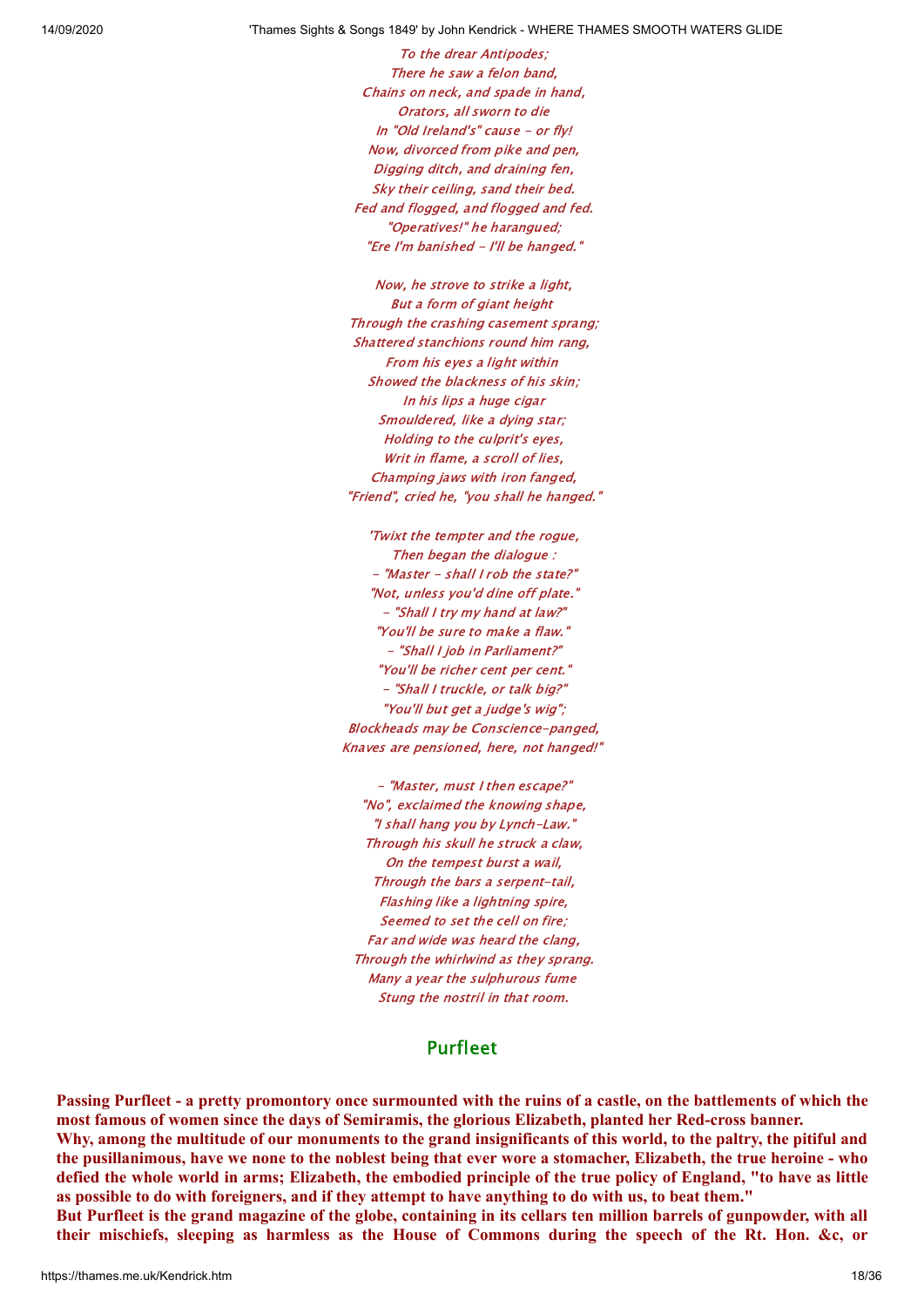**Westminster Hall in the Long Vacation.**

But, if a hobnail touched one of its stones, leaving it a matter of choice, whether it tore the Thames out of its bed **for a thousand years to come, blew up, London, or tore down the Moon.**

The heart of mortals palpitates, when the steamer brushes the very edge of this ultra volcano, and man is conscious that he moves within three feet of being shattered into fragments as fine as a Vauxhall slice of ham. But we are now in sight of Gravesend, rising on the side of her amphitheatre of hills, the "Genoa la Superba" of **the Thames.**

**Beside us flourish the Gardens of Rosherville; sweet, safe, shady, and salubrious.**

**The prettiest thing between the Thames and the Tiber.**

In summer, an improvement on the Mahometan paradise, and well worthy of this famous panegyric of Hafiz Bey, **the Egyptian Admiral.**

> ROSHERVILLE. If in London's streets you grill, All is cool in Rosherville. If in London, Time stands still, He wears wings in Rosherville. If you hate a dinner pill, You'll want none in Rosherville. You need never make your Will, All is life in Rosherville. Only beauty's glances kill, In the bowers of Rosherville. If you love the tuneful quill, All are bards at Rosherville. By a river, or a rill, You may dream at Rosherville. Tower and temple, vale and hill, All are found at Rosherville. If at woman's voice you thrill, All are belles at Rosherville. Neater than a dandy's frill, Is their dress at Rosherville. Tongues of wives no more are shrill, All are flutes at Rosherville. Archery here shows your skill, Cupid shoots at Rosherville. Round-abouts no riders spill, Swings are safe, at Rosherville. If you're fond of a quadrille, Nathan! reigns at Rosherville. If with joy your cup you'd fill, Bumpers are at Rosherville. Friendship here is never chill, All are friends at Rosherville. Dulness here is sent to drill, All are wits at Rosherville. If you 'd vote your troubles nil, Pass the vote at Rosherville. Ev'n a donkey in a mill, Would be gay, at Rosherville. Here one never sees a bill, Smiles are cash at Rosherville. Life's moss-roses here distil, All are sweets at Rosherville. If you're well, or if you're ill, Come, full speed, to Rosherville.

As is told of one of Homer's heroes who escaped from the captivations of the shore only by filling the ears of his oarsmen with wax, it would have taken a large application of that prudent material, to prevent my longing to get rid of the miscellaneous multitude on board, and enjoy the most delicious of all things, cool air and fresh shade, in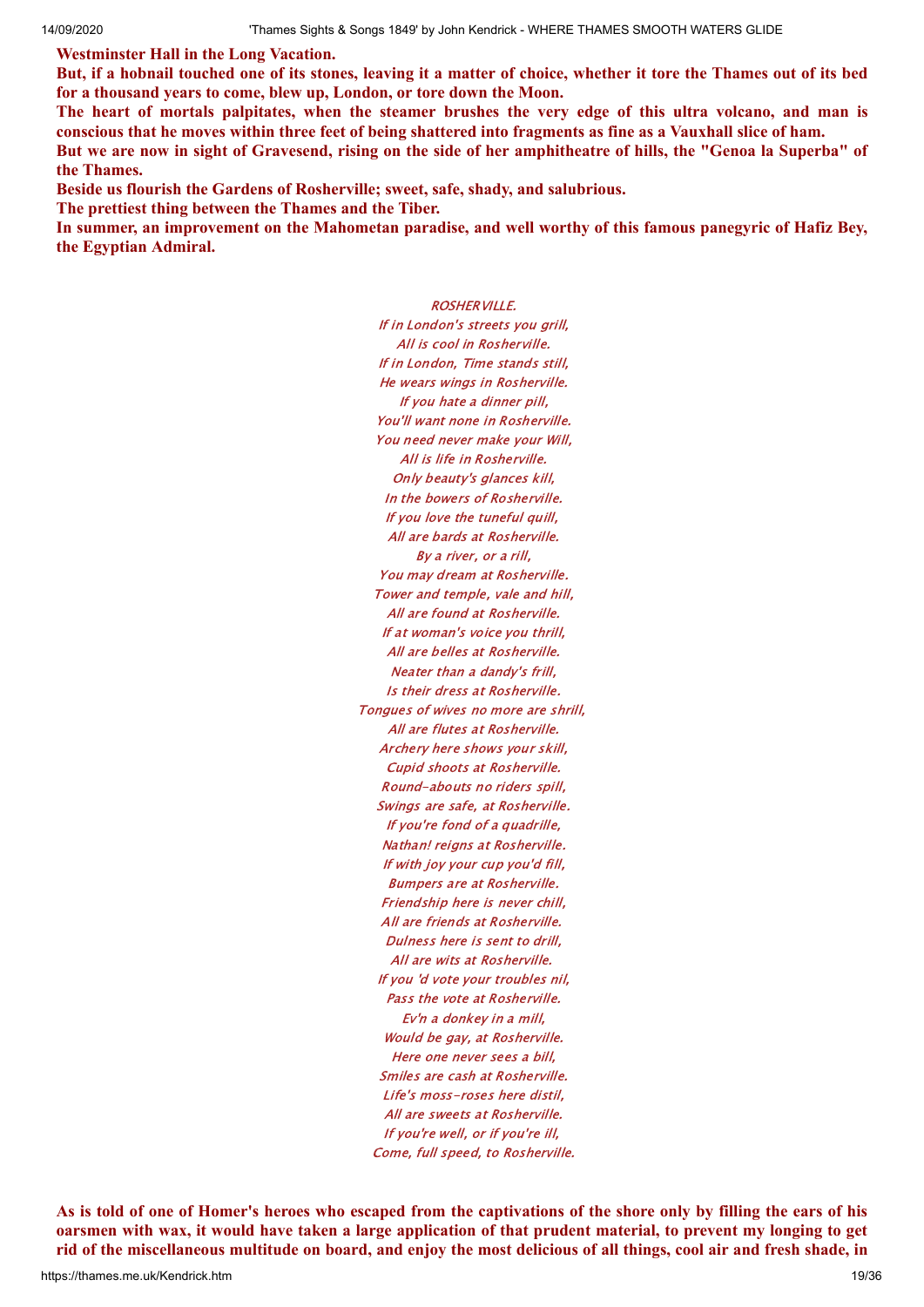**this prettiest of pretty places.**

**The philosopher was beside me once more, and was evidently of my opinion.**

But the steamer was now bearing away at fifteen knots, or upwards, and the experiment of jumping overboard **probably did not occur to him.**

"There", said he, "is one of the proofs of what may be done by a clever fellow, with nobody to hinder him.

**This whole scene was once as barren as the brain of a Lord of the Treasury.**

It produced nothing but lime-stone, but the master-spirit of the quarry turned it into the philosopher's stone."

I remarked, "that such a man deserved well of his country, on the old principle, that he who makes two blades of **grass grow where but one grew before, is a patriot."**

"Sir", was the reply, "he made human beings happy, where human beings were baked, for centuries before; he substituted lovers for lime-burners; bowers for thistle beds; and singing and sentiment for the creaking of stone **wagons, and the groans of the wretches who piled them.**

I wish Crabbe had seen the spot, and told us what he thought about it, in his vigorous couplets."

"Crabbe," said I, "vigorous and original, certainly; but the last describer who, I think, would have enjoved a **bower of Armida.**

**Remember the famous lines of the 'English Bards and Scotch Reviewers'.**

If you would dress the living world in drab, Take for your master tailor, stiff-necked Crabbe.

"Originality!" exclaimed a little waspish being, who had hitherto been utterly silent, but whose visage evidently took a part in the conversation, by a succession of sagacious winks, furious frowns, and all the writhings of a **countenance furrowed, much in the style of an Irish "con-acre field".**

**"Originality, Sir, is not in existence; every thing in this world is borrowed.**

**There is not a living jest which has not been jested five hundred times before.**

There is not a living author, whose notions you will not find in some one dead those fifty years.

There is not a story which is not as old as the Crusades, nor an adventure which, except that the Deluge may have **washed out the manuscript, I dare swear might not be traced up to the days of Methuselah."**

"But", I interposed, "Crabbe's pungency, and his strong conception of real existence, are as striking as his **originality."**

**"Sir, I shall give you the very source from which they all have flowed.**

In the corner of the old churchyard of that town from which we are now flying, in Gravesend, you will find an **Epitaph, written on Sam Simpson, the waiter at the Swan, erected years ago. That Epitaph is mine.**

> Bacchus! thy wonders fill the wondering world! Thrones in the dust have by thy cups been hurled. Yet, still thou hast for mankind one surprise, There was an honest Drawer - and here he lies. Sam Simpson of the Swan, who, forced to wink At drinking hard in others, did not drink. A man, who living all his life by sots, Yet fairly drew, and fairly charged his pots. Through all life's gales his steady course held on, Nor let his chalk score two, when called for one. If man's best study is his fellow man, Reader, revere this hero of the Can; 'Twere well for kings, if many a king had been, Like him who sleeps beneath this Churchyard Green.

**The philosopher all but embraced the little man.**

**"Sir, you have stricken the last doubt from under the heels of Scepticism.**

Sir, I now see where the poet of the Parish Register found all his qualities; his mingled pomp and particularity; his **force and his farse; his picturesque and his pettiness.**

**Sir, the theory of transmigration must be true.**

All of life that has departed from you, had been imparted to Crabbe : he had lived on your brains, and one half of **your original substance has vanished with him from the eyes of mankind.**

**This accounts at once for the remnant to which you are reduced, and for his renown."**

https://thames.me.uk/Kendrick.htm 20/36 The voice was of that peculiar kind, which once belonged to the stage-coachman (a race now belonging alone to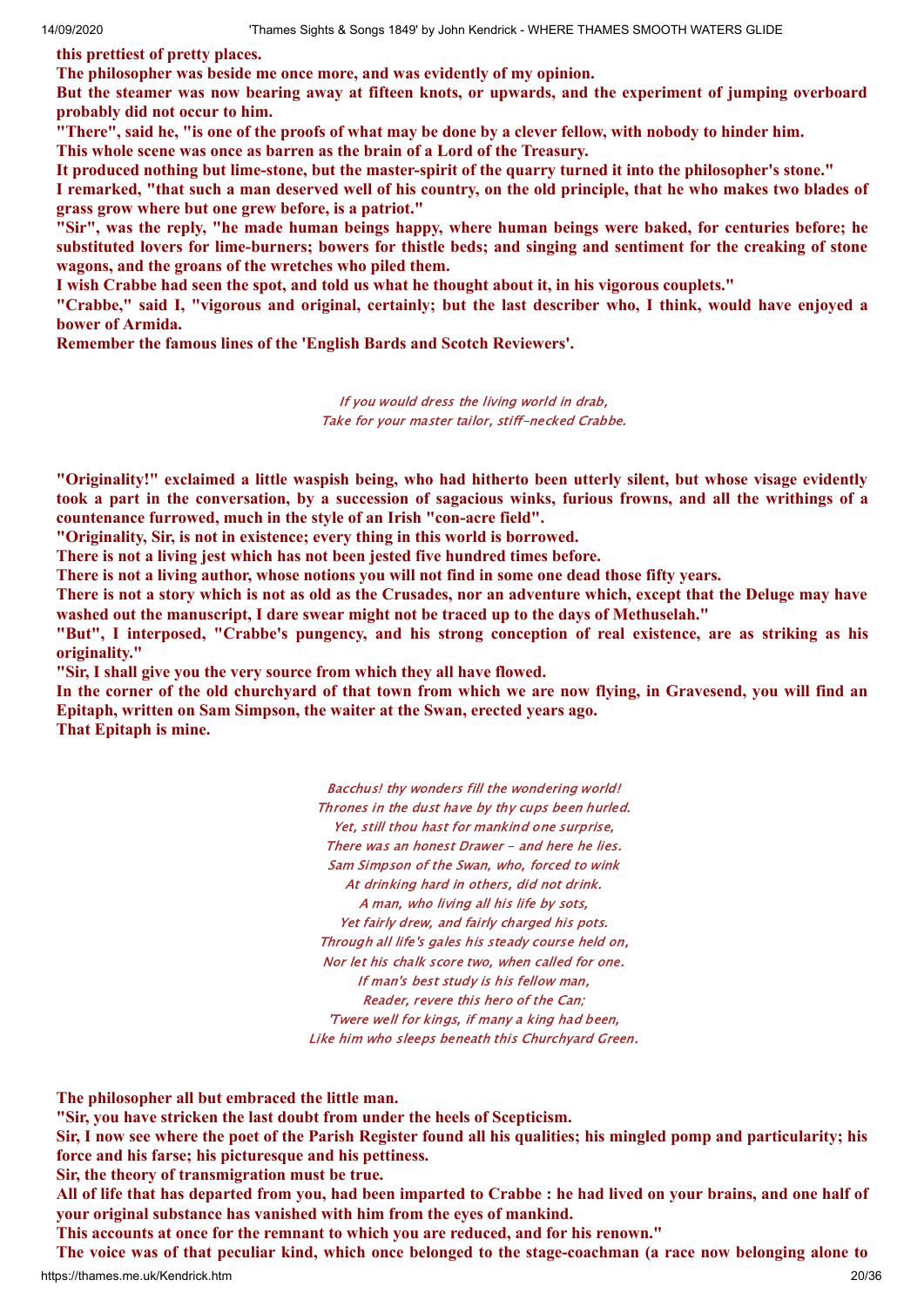history), strong without clearness; full without force; deep without profundity; and, as Sydney Smith says, " a great many other things without a great many other things;" or as Dr. Parr would tell mankind, - "the product of nights of driving and days of indulgence; of facing the wintry storm, and enjoying the genial cup; of the labours of **the Jehu, and the luxuries of the Sybarite;"**

**it was to Moore's melody, -** *"My dream of life From morn till night, Was love, still, love."*

> THE LAMENT OF THE MAIL-COACHMAN. Oh, the days were bright When, young and light, I drove my team, My four-in-hand Along the Strand, Of bloods the cream. But time flies fast - Those days are past, The ribbons are a dream : Now, there's nothing half so quick in life As steam, still, steam.

The Bristol Mail, Is but a snail, The York stands still, The Liverpool Is but a stool - All gone down hill. Your fire you poke, Up springs your smoke, On sweeps the fiery stream : Now, there's nothing half so quick in life As steam, still, steam.

Along the sky The sparkles fly, You fly below, -You leave behind Time, tide, and wind, Hail, rain, and snow. Through mountain bores The engine snores, The gas lamps palely gleam : Oh, there's nothing half so quick in life As steam, still, steam.

You see a hill You see a mill, A bit of sky; You see a cow, You see a plough, All shooting by. The cabins prance, The hedgerows dance, Like gnats in Evening's beam : Oh, there's nothing half so quick in life As steam, still, steam.

> You hear a sound, You feel a bound, You all look blue. You've split a horse,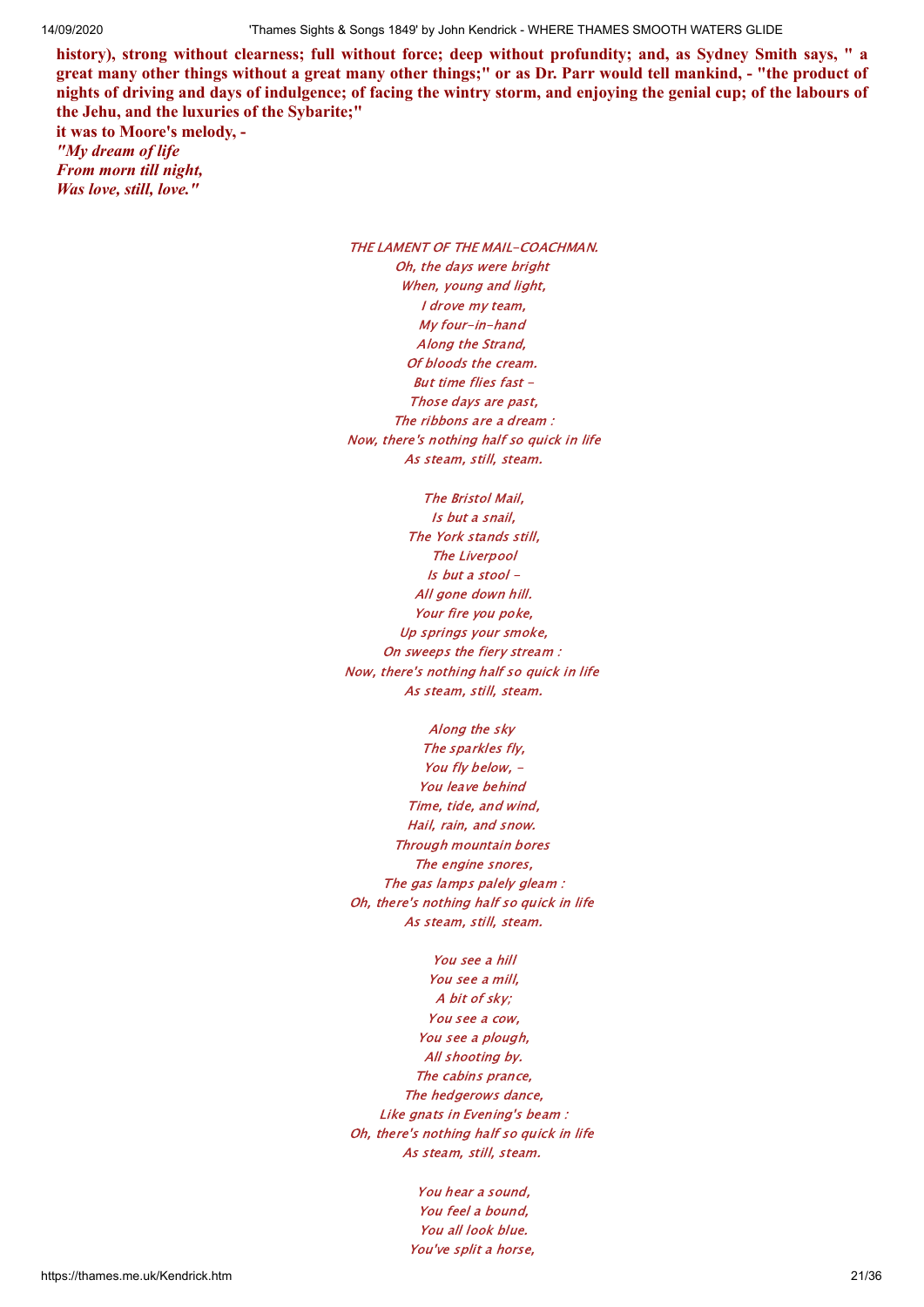A man's a corse, All's one to you. Upon the road You meet a load, In vain you wildly scream. Oh, there's nothing half so quick in life As steam, still, steam.

You come full front Upon a hunt, You hear a yell; You dash along, You crush the throng, Dogs, squires, pell-mell. You see a van; The signal man : Is snugly in a dream. Oh, there's nothing half so quick in life As steam, still, steam.

You see a flash, You feel a crash, From toe to chin. You touch a bank, You top a tank, You all plump in. You next engage The three-mile stage, And long for my old team : Your trials o'er, you trust no more, To steam, steam, steam.

#### THE CHALLENGE.

The Minstrel ceased to sing; the clash of knives and forks died away; and the crowd returned to the deck to gaze **on the flats of the Essex Marshes!**

But, my love of the picturesque having subsided for the time, I remained, unaccompanied but by a bottle of Lafitte, and in that tranquil state of mind in which a man almost forgets the existence of taxes, and cares no more for Majorities or Minorities, than for the lost nose of the Sphinx, or the broken necks of the Kings of Nineveh. **But all was not quite so tranquil, even in that deserted saloon.**

**Two personages had remained in an obscure corner, engaged in high debate.**

**Their subject was Parliamentary, and they squabbled as bitterly as if they were on a Railway Committee.**

They however came finally to what is called "an understanding", and the world escaped the calamity of losing **either or both.**

**Their dialogue came to my ears in the following form.**

One of them had a newspaper spread out on the table before him, which he perused from time to time with a face **of fiery agitation.**

- **A. Am I the scoundrel here described, Sir?**
- **B. I simply state, that you were bribed, Sir.**
- **A. How many shares d'ye say I've plundered? B. - All you could get - a cool five hundred**
- **A. If you say that, I'll cut your throat.**
- **B. If facts are facts, you sold your vote.**
- **A. Sir, I'll indict you for detraction.**
- **B. Sir, I shall give you satisfaction.**
- **A. Sir, look upon yourself as shot.**
- **B. Sir, think you're dead upon the spot.**
- **A. In half an hour we'll reach the Nore.**
- **B. The boat will put us both on shore.**
- **A. Yet Sir I think you used an If.**
- **B. Sir I was never thought too stiff.**
- **A. Well, what's the use of calling names?**
- **B. For things, too, that no mortal blames.**
- **A. A gift, no man of sense despises. B. - When all are deep in compromises.**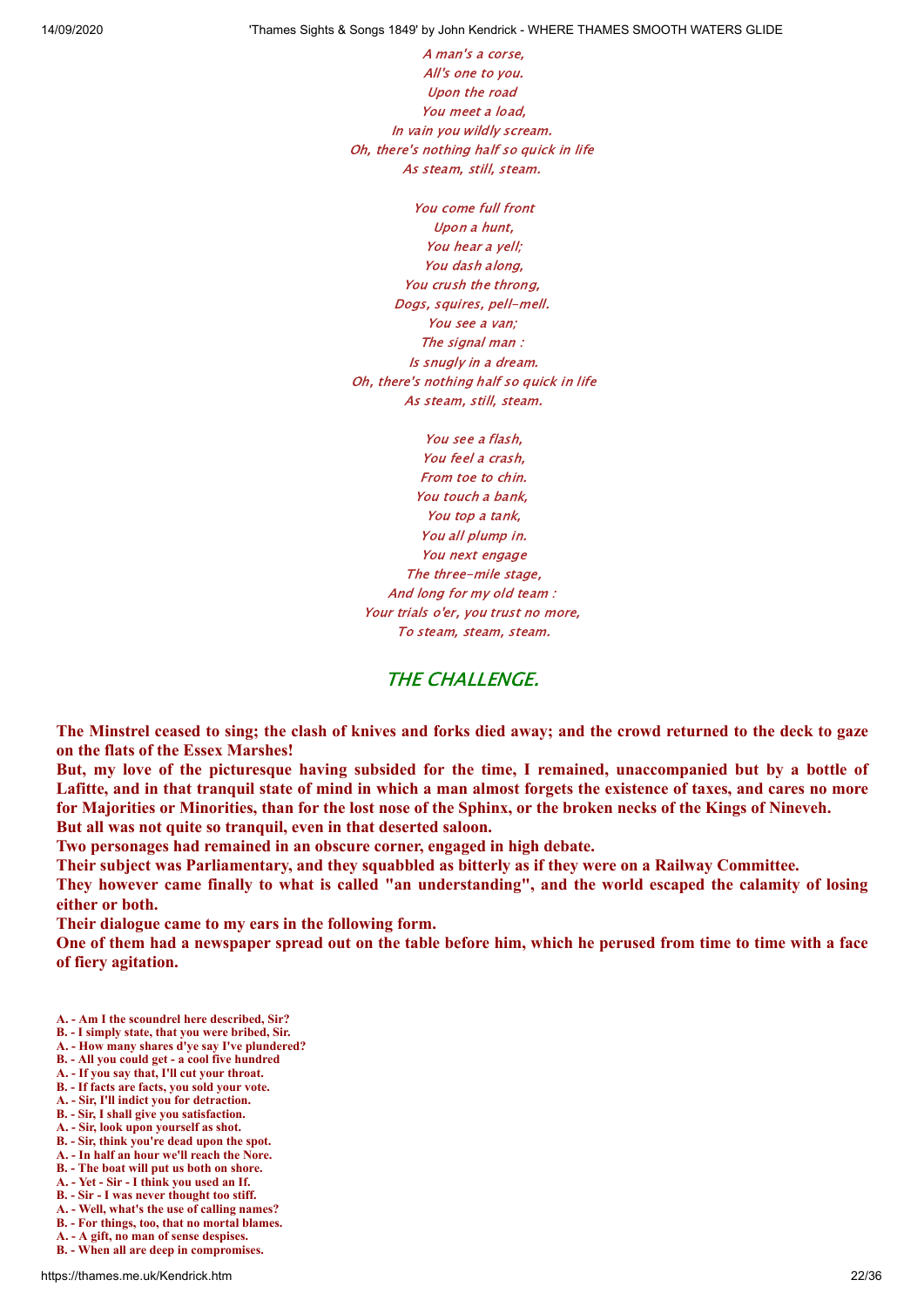- **A. Let gossips mind their own affairs.**
- **B. The world all cheats in Railway shares.**
- **A. A carriage, wife, and opera box,**
- **B. Make one look sharply to his stocks.**
- **A. Suppose we rub off the old score,**
- **B. And, bless me we have passed the Nore.**
- **A. We'll settle matters at Southend,**
- **B. The hour's too late to find a, friend. A. - My scheme's too good to go to wreck.**
- **B. I think, I'd like to halve your Spec'.**
- **A. No scribbling more, 'twixt you and me.**
- **B. A thousand pounds, and I agree.**
- **A. The straitlaced world will call us tools.**
- **B. Your cheque will shew that we're no fools.**
- **A. Where shall I next play "Ancient Pistol?"**
- **B. At Dublin, Liverpool, Bath, Bristol.**
- **A. At all, I fear, my chance is undone. B. - Then, mystify the fools of London!**
- THE AUTHORESS.

Among our fellow voyagers, of course, was a handsome proportion of the fair sex; fo rwhere are they not? **And how gloomy would the world be without them.**

In the changes of place, the shifting of chairs, and the escape from sunshine to shade, I, the most modest of passengers became, by degrees, in juxta-position with everybody, and in the general chance I happened to take my seat beside a tall, stern-visaged woman, of that "uncertain age" which is the most certain of all things; and with contempt for all the living world palpable, in the curl of a lip, as thin and hard as sheet iron.

**I had no sooner discovered my perilous vicinage, than I attempted to move.**

**But I was already in the jaws of the tiger; she fastened on me at once. -**

She had seen me in a hundred places (where I had never been); she had found my pen in a hundred works, (of which I was as innocent as the babe unborn); she was charmed to find an old acquaintance (who had never heard **her name,) in the midst of this horde of Tartars.**

**She then communicated all her purposes to my submissive ear. -**

**She was on her way to the Continent.**

**She made an expedition every year, and every year she published a book.**

It was not of the slightest concern to her where she went - the public curiosity must be fed; nor what she wrote **there must be a certain quantity of printing to keep the word alive.**

**Her plan was perfect.**

Whatever place excited any kind of public interest in the first three months of the year, whether by an earthquake or an epidemic, by a conflagration or a civil war, there she directed her steps for the next three months.

**In three months more, out came her book.**

The place, the purpose, the persons, the people, never gave her a moment's trouble in deciding on her plan of **operations.**

**The Esquimaux or Etruria; New York or Novorogod; Columbia or Constantinople; the Highlands or Hungary; all** were alike to her : she simply told how and where she ate, drank and slept, the names of the hotels, and the fares of the steam boats; gave the dimensions of the principal churches, and finished with a description of the public **gaming houses, and a list of the royal birthdays.**

**Thus, her performance was complete, and thus she accomplished her admission into the foreign conversaziones, as** the representative of the literature of England; and at home was a lioness for the remaining three months of the **year.**

I bowed at intervals of the communication; it was imposble to do more, for her tongue had the rush of an **American rapid.**

**She now became confidential.**

**In short, she was charmed with me; it was her peculiarity to see into character at once.**

**She always told her mind.**

**She saw that I was, at once, a person of brilliant imagination and of profound philosophy.**

I could only repeat my bow, which was rewarded by her assuring me, that, "though habitually cautious of expressing an opinion, she should hereafter long congratulate herself on having made the acquaintance of one of **the most eloquent and animated conversationists of the age".**

I could only repeat my bow, which was rewarded by her assuring me, that, "though habitually cautious of expressing an opinion, she should hereafter long congratulate herself on having made the acquaintance of one of **the most eloquent and animated conversationists of the age."**

Nearly overwhelmed with panegyric, I found it necessary to sustain my conversational character, by saving a word **or two; and alluded to the agremens of foreign life.**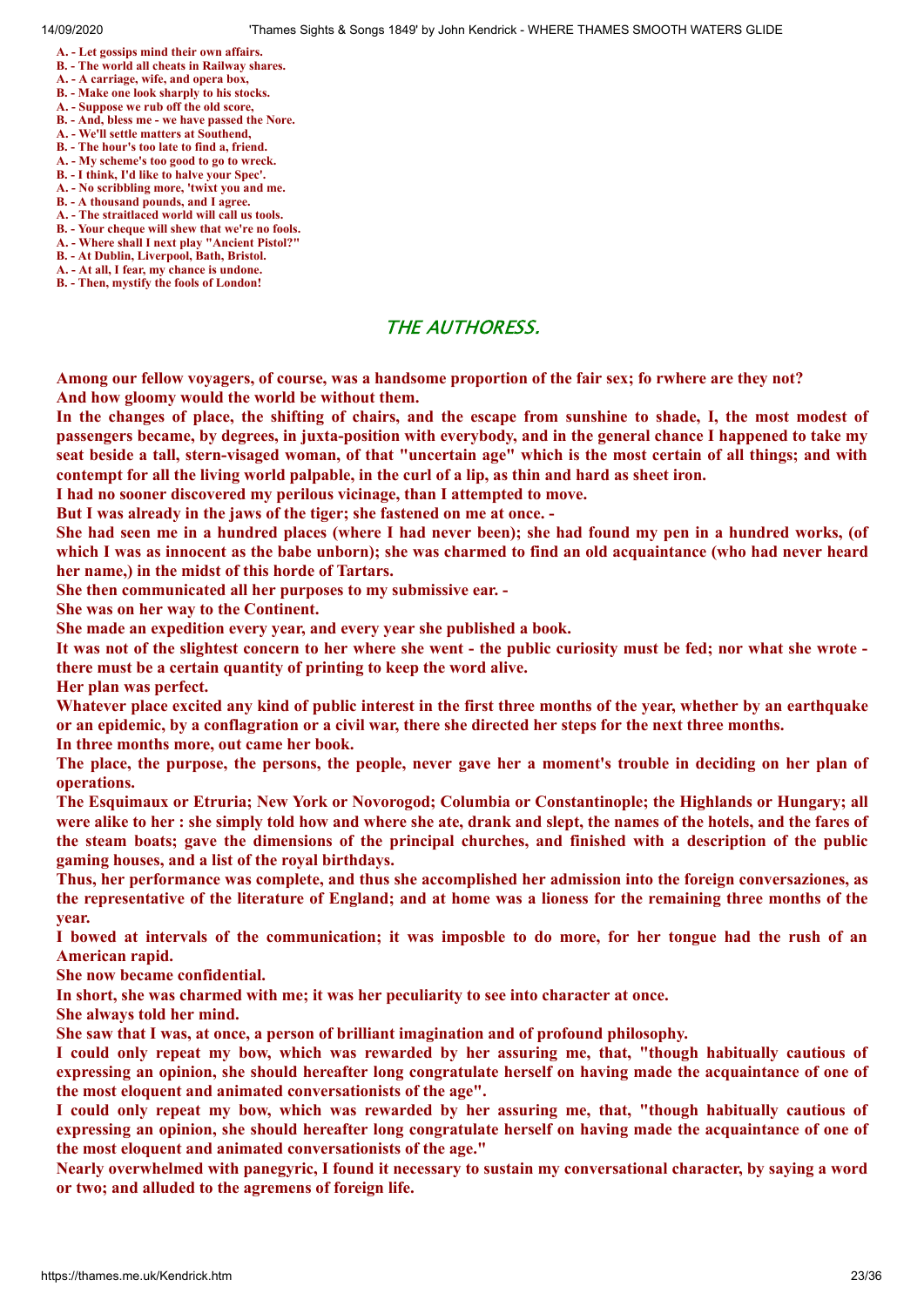**She stopped me in my first sentence.**

**"I know it all. I have been feted at every court in Europe.**

I have been galoped round ballrooms as large as barracks, by every sovereign in existence, except the Emperor of **China, and corresponded with all their queens.**

As for the minor tribes, the Serenities, Highnesses, Dukes, and so forth, I had them at my tea-parties like valets; and if I had taken the trouble, might have brought them over by the dozen to England, to sit for Madame **Tussaud."**

**"An enchanted circle", was my slight remark.**

**"I assure you, quite the contrary.**

**Not three ideas among them, except of Ecarte, or the opera salon.**

Every soul of them, from the throne to the table d'hote, as common-place as their own countenances, and as **tiresome as the eternal smell of their own tobacco.**

**As to my introductions, 1 took none; the affair was the simplest thing imaginable.**

On arriving in a capital, I sent out the Suisse of my hotel, with my cards for every one of the Court.

**My name was already European.**

**The ministers trooped round me at once.**

**If any of them hung fire, I knew how to deal with them too.**

**I sent a billet to inform them in the gentlest manner, that I was writing a book.**

**I found that hint always irresistible.**

**The women were sometimes sullen.**

**For that, too, I had my panacea.**

In the most innocent way, I sent a sketch of some of their particular friends, whom I had torn to fragments for **similar impertinence in Sweden, or Naples, or Paris, or St. James's.**

**That never failed. I had them on their knees at once.**

**I was free of their parties, their opera-boxes, and their souls, from that hour."**

**"Then, your's was the reign of Terror." I whispered.**

**"Yes, with the women", said she, turning on me two immense and awful eyes, "with the Metternichs, Stahrembergs, and that set, smiles did the business."**

In some alarm at the extent of this fascination. I rose to take a seat as far as possible from this new De Staêl.

**But the attempt was not to be made with impunity; she had an Album!**

**What an awful significancy is in the word!**

**I felt like one preparing for the gush of a shower bath, and would have fled.**

But she had all the implements of authorship ready, put a pen into my reluctant hand, and compelled me, with a **smile which might have daunted a life-guardsman, to inscribe my name.**

In recompense, she "permitted me as a mark of her most profound confidence", to see one of those sketches of public character, with which she had pioneered her way through the stiffness of the German creme de la creme!

THE POET'S AUCTION.

As I passed Piccadilly, I heard a voice cry, The Auction's beginning; "come buy, ma'am, come buy"; On the door was a crape, on the walls a placard, Announcing, that Earth had just lost its last Bard. In I rambled, and, climbing a dark pair of stairs, Found all the blue-stockings, all giggling in pairs; The crooked of tongue, and the crooked of spine, All ugly as Hecate, and old as the Nine.

There were A, B, C, D,'s - all your "ladies of letters", Well known for a trick of abusing their betters : With beaus, the old snuffling and spectacled throng, Who haunt their "soirees" for liqueurs and souchong; There was "dear Mrs. Blunder", who scribbles Astronomy - Miss Babble, who "owns" the "sweet" Tales on Gastronomy; Miss Claptrap, who writes the "Tractarian Apologies", With a host of old virgins, all stiff in the ologies.

There grim as a ghoul, sat sublime Mrs. Tomb, With rouged Lady Romp, like a corpse in full bloom; And the hackney-coach tourist, old Mrs. Lazare, Who lauds every ass with a ribbon and star; Describes every tumble-down Schloss, brick by brick,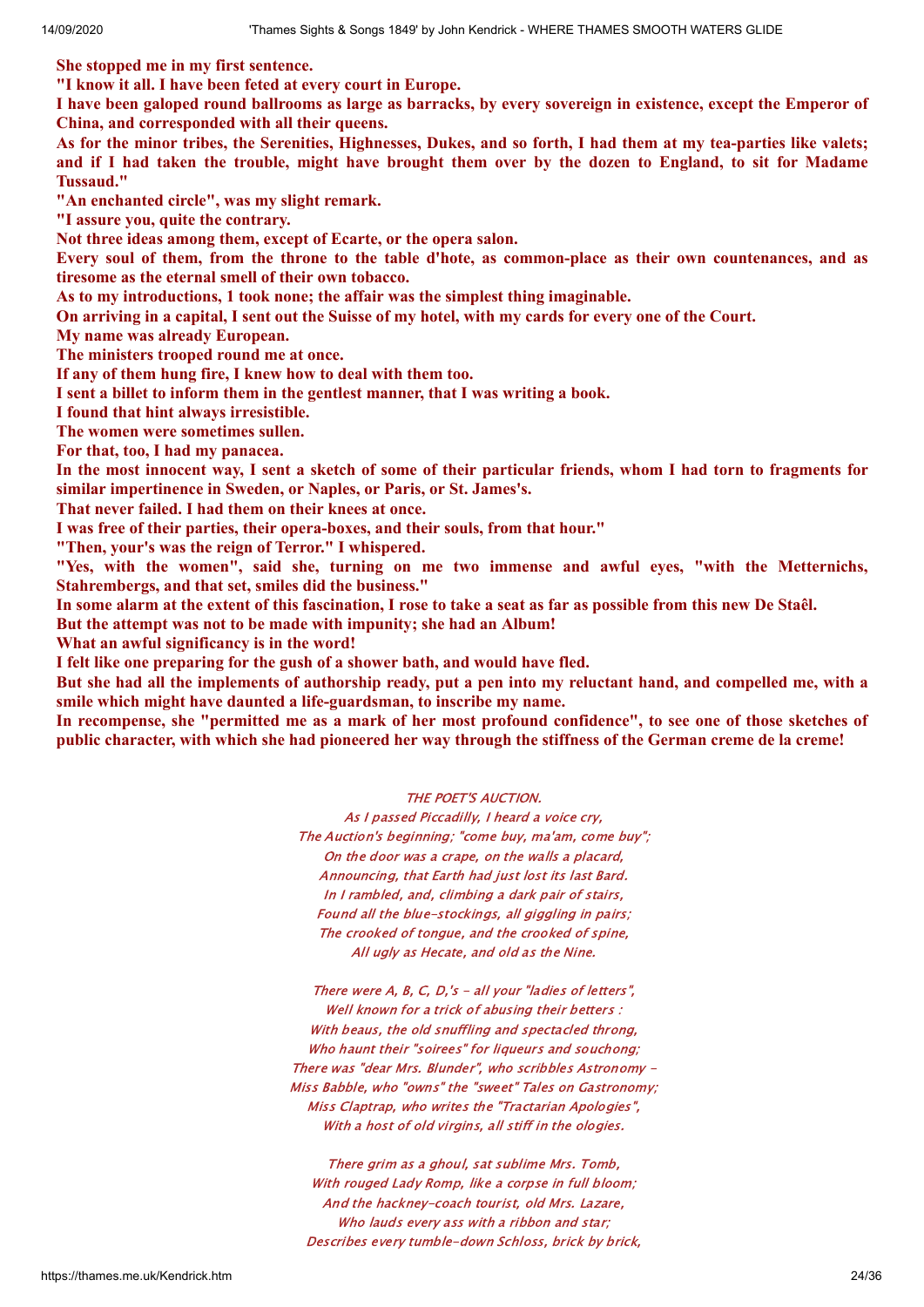And quotes her flirtations with "dear Metternich"; With those frolicsome ladies, who visit harims, And swallow (like old Lady Mary) their qualms.

There was, dress'd à la Chickasaw, Miss Chesapeak, Who makes novels, as naked as "nymphs from the Greek"; Mrs. Myth, with a chin like a Jew's upon Hermon; Mrs. Puff, who reviewed the archbishop's last sermon; Miss Scamper, who runs up the Rhine twice a-year, To tell us how Germans smoke pipes and swill beer. All the breakfasting set; for the bard, "drew a line", And asked the Magnificoes only, to dine.

There stood old Viscount Bungalow, hiding the fire, As blind as a beetle, the great picture-buyer; With Earl Dilettante, stone-deaf in both ears, An opera-fixture these last fifty years; Little Dr. de Roguemont, the famous Mesmeric, Who cures all the girls by a touch of hysteric; And Dean Dismal, court chaplain, whose pathos and prose Would beat Mesmer himself at producing a doze.

And there, with their eyes starting out of their sockets, A tribe, whose light fingers I keep from my pockets, Messieurs les Attaches, all grin and moustache, With their souls in full scent for our heiresses' cash. Ex-chancellors four, all with first-rate intentions Of living the rest of their lives on their pensions, With six heads of colleges, hurried to town, To know if Sir Bob, or Lord John, tumbled down.

"Here's a volume of verse", was the auctioneer's cry. "What! Nobody bids! - Tom, throw that book by. Though it cost the great author one half of his life, Unplagued (I beg pardon) with children or wife. Here's an Epic in embryo, still out of joint. Here's a bushel of Epigrams, wanting the point, With a lot of Impromptus, all finished to fit A dull diner-out with extempore wit.

"Here's a sonnet, inscribed 'To the Shade of a Sigh'. A 'Lament' on 'The Death of a Favourite Fly'; And well worth a shilling, that sweetest of lays - To the 'Riband that tied up the Duchess's stays'. Here's a note from a Young-England Club, for a loan; Lord Brougham's famous speech on 'The Sex of Pope Joan', With the bard's private budget of Holland-House stories. As silly as Whigs, and as tiresome as Tories.

"What! Nobody bids! Must I shut up the sale? Well; take all the verses, at so much per bale! I come to the autographs : - One, from the Duke, Assigning the cause for cashiering his cook; A missive from Byron - a furious epistle, -Which proves that our bard could pay 'dear for his whistle'; With letters from geniuses, sunk in depair By the doctrine, that 'Poets should live upon air'.

"A scrap from Bob Burns, to curse the Excise, Where they sent him to perish,  $-$  (a word to the wise); A line from Sir Walter, in anguish and debt, To thank his good king for - what never came yet; A song from the minstrel of minstrels, Tom Moore,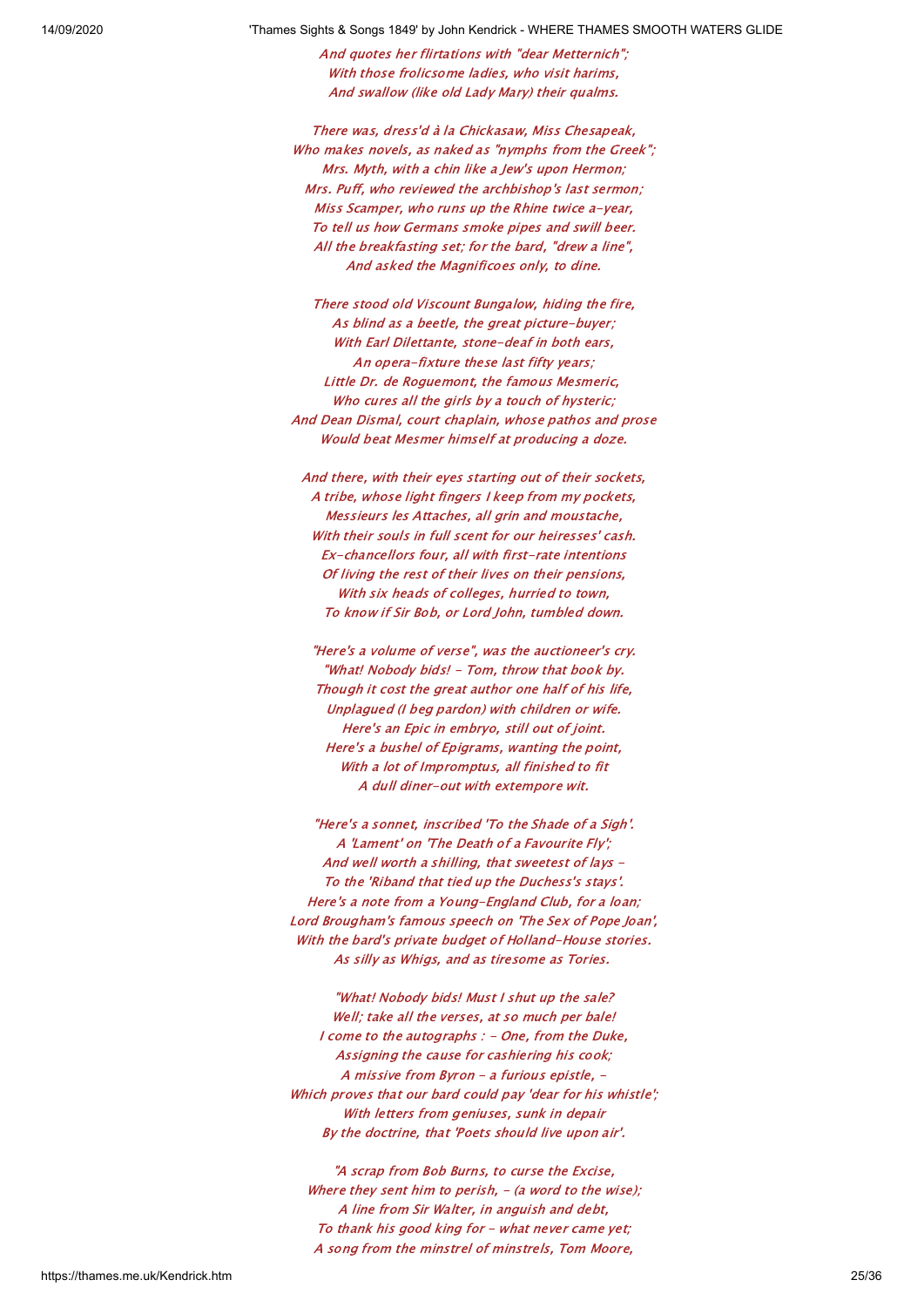To laud his 'dear country', for keeping him poor; With a prayer from Bob Southey, in hope that his bones Might escape all the humbug of 'National stones!'

Here's a note to Tom Campbell, (indorsed, 'From a Peer'), To mulct Income-tax from his hundred a-year; Pinned up with a line from his Chef to his Grace, That he 'must have five hundred, or throw up his place!' Here's an epitaph written by Haydon's last pen Poh! Genius may die in a ditch or a den! The country wants none of it, female or male, So, as no one bids sixpence, I'll shut up the sale."

### TILBURY.

**The sun grew hot.**

**If Homer had leave to nod, so had I.**

**I leaned my head on the gunwale.**

**But my dreams were like Homer's - poetic.**

I saw the builder of the Fort, Harry the Eighth, bluff and bold as ever, drop from the clouds, or emerge from the **river, I scarcely knew which.**

He was standing on a battlement, with a battalion of beef-eaters in front: Anne Bolevn by his side; and a mob of **courtiers, all silk and plumage, in the rear.**

He was laughing in his usual broad-mouthed style, and pointing out to his handsome and laughing queen, the wrecks of a whole Spanish flotilla of gun boats rolling down the stream, which had stolen out from Ferrol; and run **up the river in the night, to carry off the Tower of London!**

But, having been met by the Thames watermen, one half were captured, and the other half swamped, and were **now making their way, piecemeal, back to Spain again, as best they could.**

**I was roused from my vision by a scream of agony.**

I had given a tremendous kick to a little foreigner, (unintentionally, of course, for our two countries are now at peace), and had knocked the telescope out of his hand, with which he was surveying the defences of Tilbury, and **examining how he could capture it, on his next visit, on board of the Boulogne steamer.**

However, we made up the affair, by my complimenting him on the pencil sketch, in which he "demonstrated", that it would only take twenty-four hours of darkness and perfect sleep on the part of John Bull, to slip ten thousand wherries out of Boulogne, to be towed by the steam-boat, to slip them up the Thames, to "burn, sink, and destroy", and slip them back again, sound wind and limb, to La France, without any human being on earth knowing any **thing of the matter.**

The French are a "people of talents", and nothing makes them so good-humoured, as giving them the opportunity of showing their talents; so, to win the little man's heart, and apply a salve to his injured limb and honour, I asked **him for a song.**

Due notice was given to our fellow-passengers, and my new friend proceeded in the following "grand style", with **his warlike history : -**

#### THE HERO.

My name is Auguste-Charlemagne Sabretache; No man like the Frenchman is made for a dash : He comes, sees, and conquers, by land and by main; You fight, and he comes, and he conquers again; His voice is a tempest, his glance is a flash, There is nothing on earth like Monsieur Sabretache.

When he brushes his whiskers, and takes to the field, The world can have nothing to do but to yield. Your Kutusoff, Blucher, and Due Valainton, Russ, Prussian, and English, to him are all one; He finishes all their affairs with a crash, Only proud to be flogged by Monsieur Sabretache.

What cares he for cavalry, bayonets, or guns, When he gets on his charger the enemy runs; In the field, when the top of his shako appears,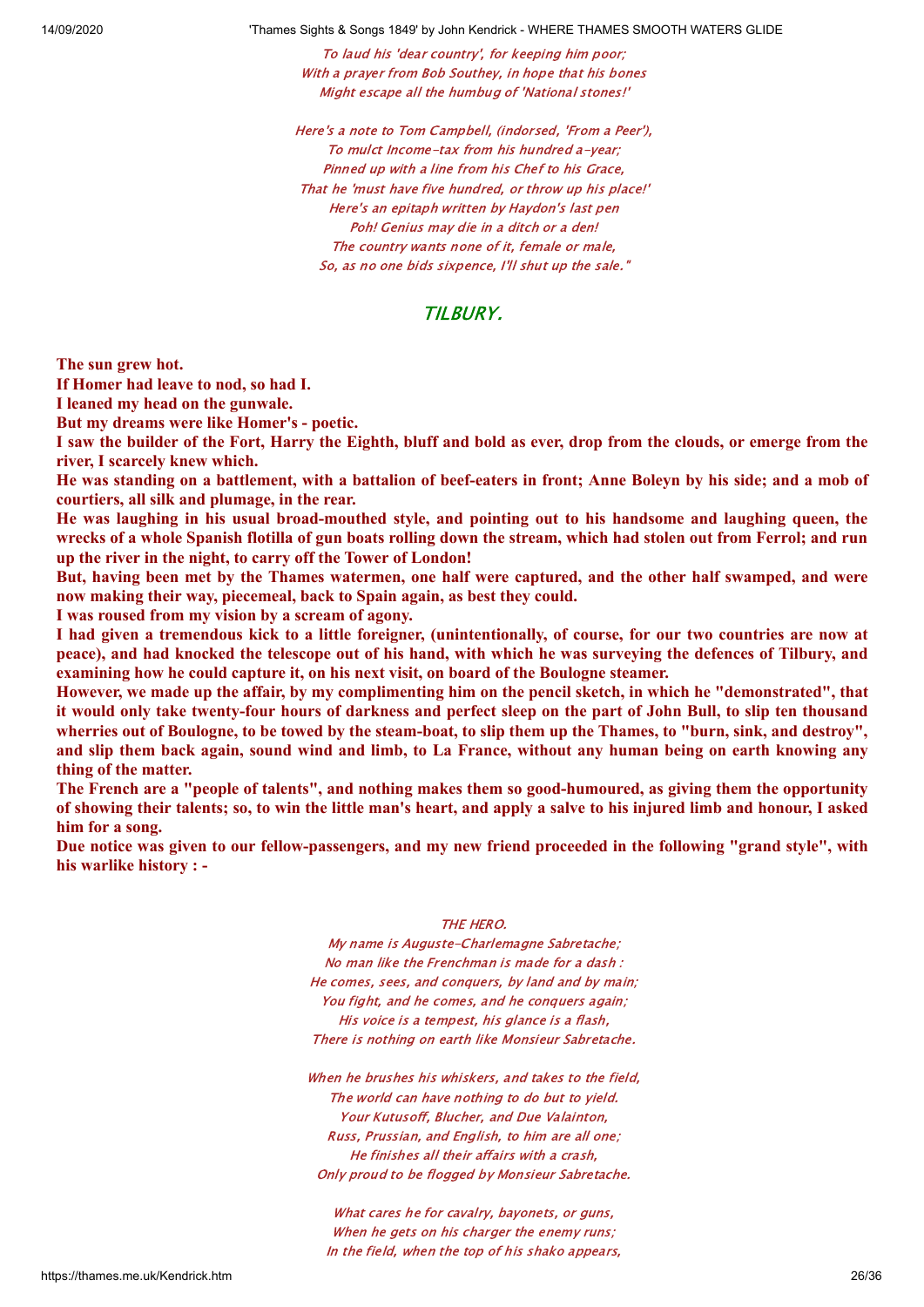He has only to meet them, horse, foot, grenadiers. He captures their camp, and rides off with their cash : All they ask is their lives, of Monsieur Sabretache!

When he marched to old Moscow, pray who was to blame, If a glance from his eye set it all in a flame! But he settled it all with a word and a blow, And he danced all his way back to France through the snow. Some might say, that a march at that season was rash, But no man has the brains of Monsieur Sabretache.

When the Bourbons came in, and as soon were kicked out, 'Twas I that sent all the priest-clique right about. 'Twas I who at Waterloo beat Valainton, A fact to all Frenchmen sufficiently known. There never was army that got such a smash, As the English that day from Monsieur Sabretache.

As I wanted a job, said Le grande petit Thiers, 'You shall swallow the Turk, as we've swallowed Algiers; You shall go off to Acre, as chief of the staff', So I took up the turban, and dined on Pilaff, Rode an Arab, and mounted a diamond panache, - No Turk ever lived like Monsieur Sabretache.

But, John Bull then, by accident, happening to wake, Swore, the sea, while he lived, should not be a French lake; So he came match in hand - at the very first fire He made cinders of Sidon, made tinder of Tyre; Nay, threatened to hang the pasha in his sash, -Not forgetting a rope for Monsieur Sabretache!

'Twas November the third, - the hour was just noon, (There are facts that one cannot forget very soon), Down came the three-deckers and took up their line, So near, that I thought they'd have asked me to dine; But, out roared their broadside - by Jove, what a clash! I thought 'twas all done with Monsieur Sabretache.

The sky was a furnace, the balls were red hot,  $-$ A hero's worth nothing, who waits to be shot; So I took to my heels, and wished I turned quaker, Before I had meddled with Ali or Acre. The balls flew like nutshells, the walls were a hash, So, 'Bonjour, mi Lor Bull!' says Monsieur Sabretache.

**What a delicious breeze!**

A scent of groves and gardens; the breath of fruit-blossoms and flowers by millions comes gliding along the water. Ah, those are the plantations of Cobham, rich, deep, and bowery, a ten miles' circle of bowers - the seat of the Darnley family - a spot which reconciles one to the cares of noble life, and the difficulties of fifty thousand sterling **per annum.**

But, as Napoleon wrote to the general whom he sent to command in Flushing, in answer to his complaining of the **mortality of the marshes, "Mon general, on meurt partout".**

**This place is now without a master.**

**Its last lord was destroyed a few years ago by an accident in the prime of life.**

His father, once a favourite companion of the gavest of princes, George of Wales, and a man of wit and popularity, **died of the wear and tear of a life of senates and society.**

A mausoleum under the thick and lovely shades, planted by their own hands, now holds the line of fortunate, and fashionable, and honourable men; and if the tomb does not utter a voice, like the slave behind the triumphal **chariot of the Roman, its mute eloquence is not the less expressive - Requiescant in felicitate.**

**But no more of this, "Horatio".**

This is not a day for sadness, when the glorious river is glittering as far as eve can reach, with these small, curling,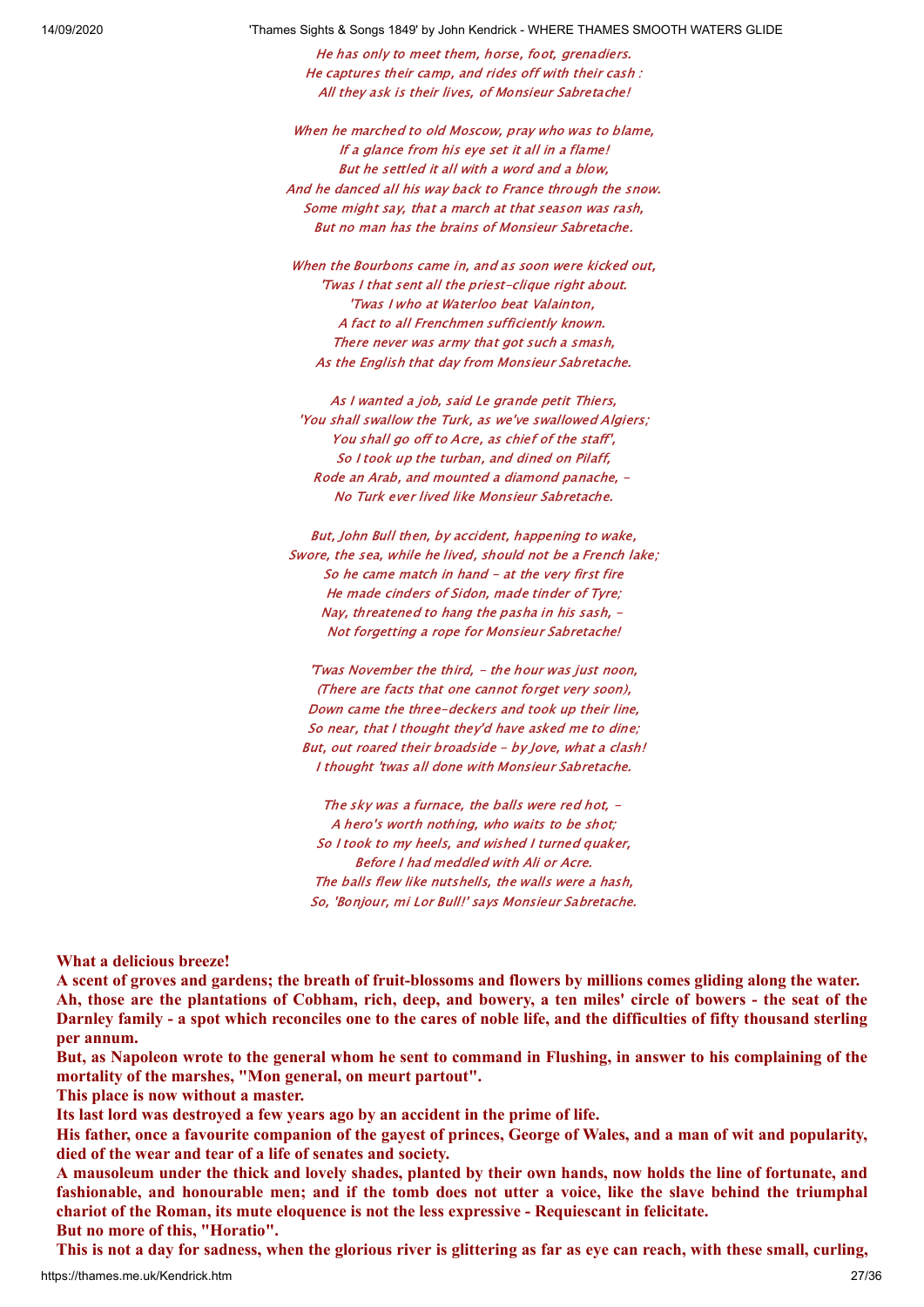light-tinted, sunshiny waves, - too large for ripples, too small for surges - which give such such actual life to **extended waters.**

> Away with melancholy! When the air is soft as spring, When the sun is on the wave. And the bird is on the wing.

**The day, the scene, and the sensation, would have heen invaluable to an artist.**

"Nature, nature!" I involuntarily exclaimed, "thou art the greatest of all artists, and the man who would soar to the summit of art, must follow thy steps with the homage of a worshipper, the fervency of a lover, and the **submission of a slave."**

**I went on.**

"I pledge all my future honours on the point of Parnassus, that the man who paints in his closet, with his apparatus of palettes and brushes, and the mere instrumentality of his profession, ranged round him, and expects to realize the physiognomy of Nature in its pomps and powers, behind his casements and curtains, will miss the reality, give us shadow for substance, and instead of living, loving, and glowing nature, embrace a cloud."

My artistic lucubrations were brought to a speedy end by a rough, bold voice near me, singing the fragment of an **old sea song,**

#### I'd not give a bilberry For all the guns of Tilbury.

This intolerable attack on our national fortress, rendered classic too, by the loves of Whiskerandos and Tilburina, had nearly involved me in an altercation, like a true-born Briton, about a matter in which I had not the slightest **concern.**

**I rose to defend the honours of the Thames Gibraltar!**

But, I found my hand grasped, with the pressure of a giant, by the libeller, a herculean figure in a naval undress.

I in vain tried to trace, as the Persian would say, the "lines of memory through the ploughed field of his **countenance".**

But Time had probably passed more lightly over mine, for he recognized me at once, and insisted on my listening to a history of adventures, escapes, mortifications, injuries, &c, which seemed to combine Sindbad the Sailor, with **an ex-Premier.**

**And all this, since we had parted as schoolfellows some ten years before.**

He was the fac-simile of a British mariner, that "braved the battle and the breeze" - the model of a generation of **men as characteristic as their cloudy and stormy, yet hardy and healthful climate.**

**Transfer this from the landscape to the human being, and you have the men.**

**They have their faults; but may we never disgust or degrade this noblest part of a noble people.**

The Captain however was in high glee, full of stories, which he poured out on me, somewhat in the style of canister **shot, and with somewhat of its effects, in stunning.**

His last work was the conveyance of the deputation to bring back the Pope to the Quirinal - "a long yarn", but of **which he would not have abated the whole Privy Council a syllable.**

THE VOYAGE.

When the Frenchmen took Rome, To bring the Pope home, (To play in his palace the dreamer); Though all Rome cried "Cui bono", "We've cut Pio Nono", Off a Cardinal went in my steamer.

As she steered down the Tiber It shook every fibre, Of his reverence from forehead to femur; But, 'twas when in her glee She got sight of the sea, That she showed him the tricks of a steamer.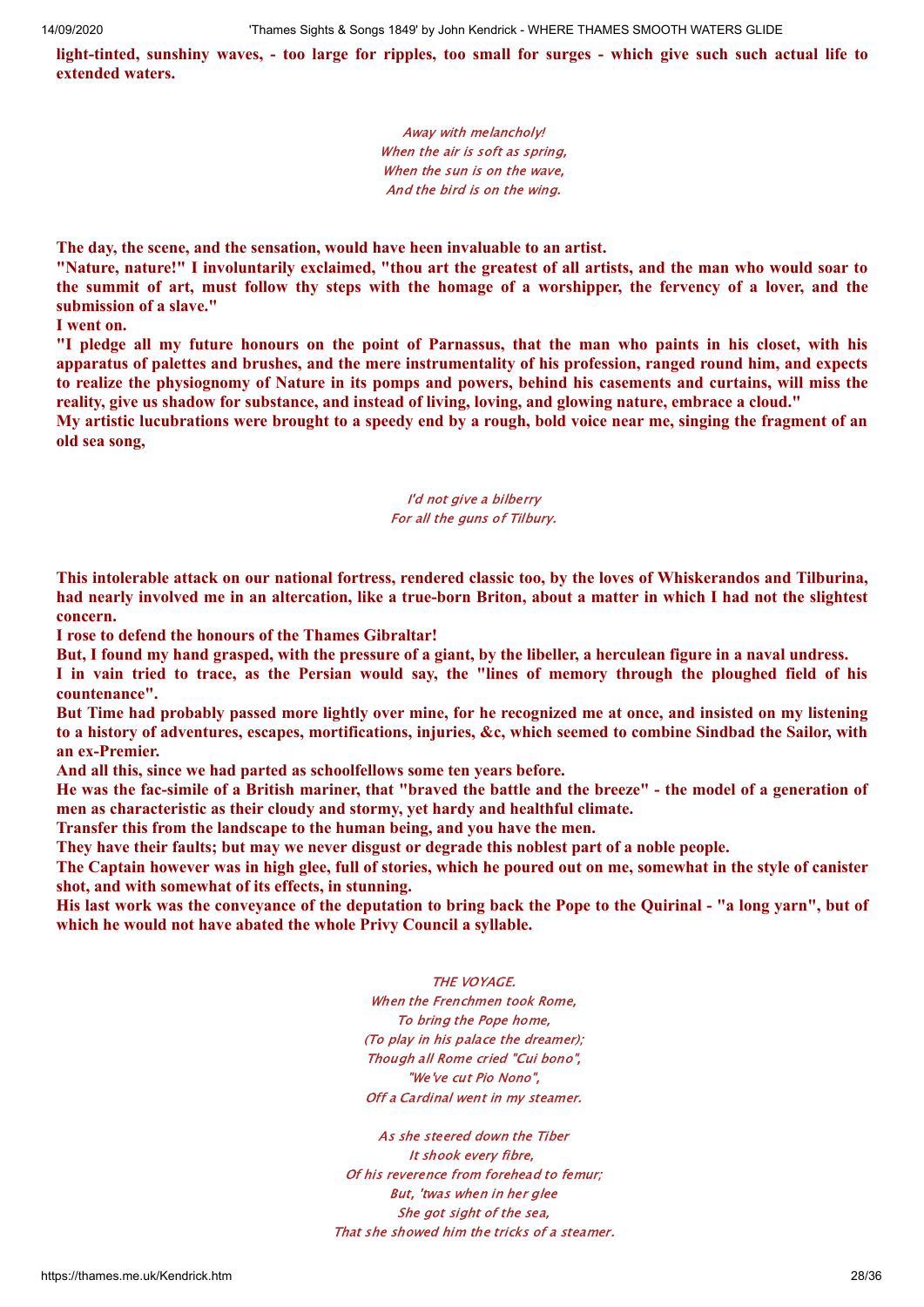At Civita Vecchia, O, mie orecchie, What howls called the Saints, to redeem her, But she darted along, Like a stone from a thong, In the style of a true British steamer.

We had three Lords in waiting, Their grievances stating, While each tried his lungs as a screamer, So we tossed them o'erboard, Each towed by a cord, For a bath at the tail of the steamer.

On a roll of the cable, Right under the table, With the glass at 100 of Reaumur, Busy, making his soul, As he felt every roll, Lay his Highness, on board of the steamer.

Around him ten chaplains, And none of them saplings, Lay, pale as a quarantine streamer; With some dozens of monks, As helpless as trunks, All rolling about in the steamer.

If those rogues the Chinese, Looked as green as their teas, When battered by bold Sir G. Bremer; John Chinaman's slaughter Was all milk-and-water, To the havoc on board of the steamer.

She now ruled the roast, As she sprang from the coast, Through such surges no buckets could teem her; The Lipari Isles, Got but very few smiles, From the brethren on board of the steamer.

"As sure as we're born We'll ne'er see Leghorn." "Peccavi," cried out every schemer. The whole of the friars, In that court were " criers", While thundered the wheels of the steamer.

I'd not stand in their shoes, As they neared Syracuse, Where the Buffalo lay, Captain Seymour; Sitting up all their throats, For a pull in his boats, But, teeth to the wind, went the steamer.

As they swept by Messina, Thy birth-place, Christina, Old Etna was scarce such a beamer. In vain they cried " stop," With a blaze at her top, Like a pillar of flame, rushed the steamer.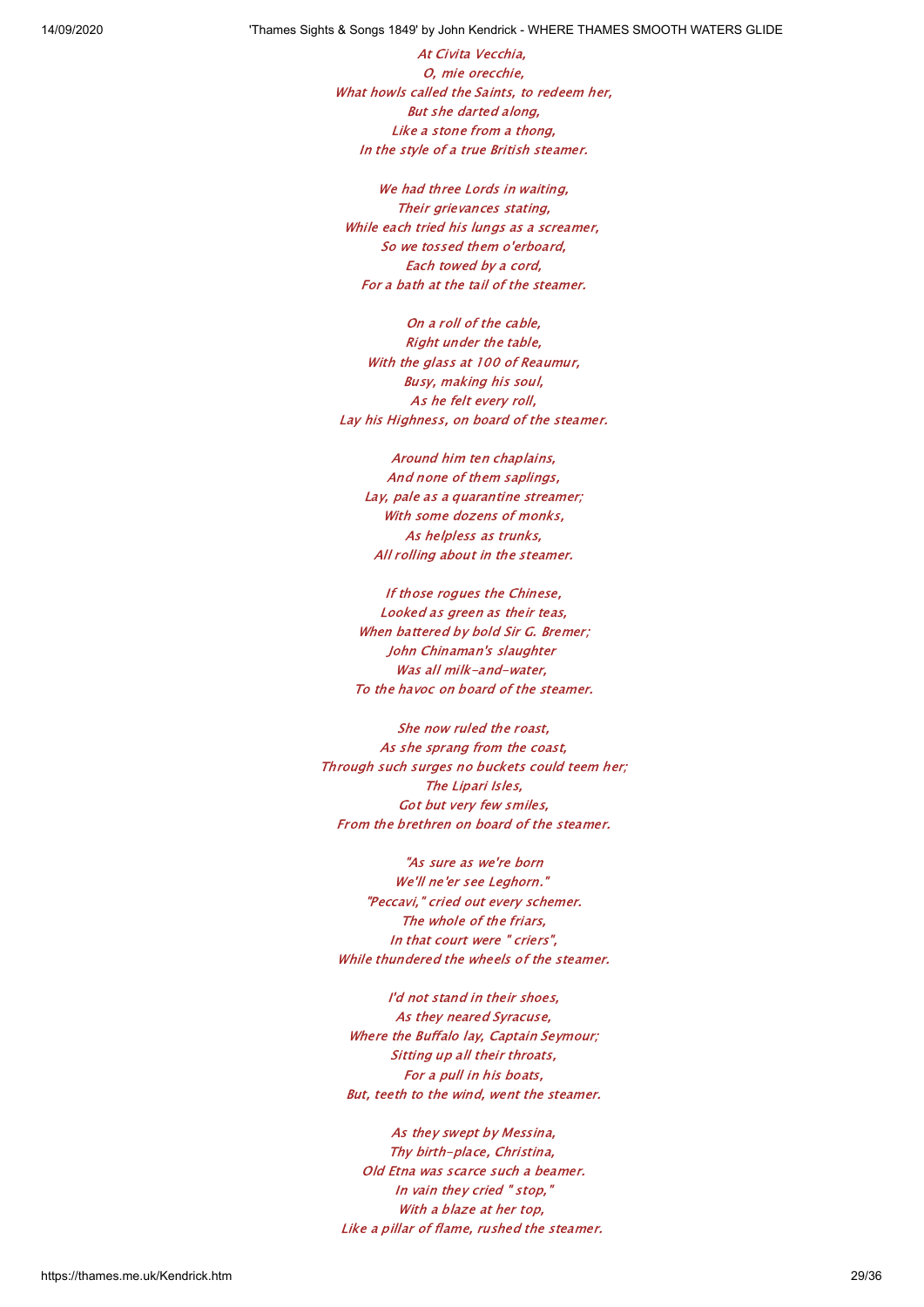She bounced by Charybdis, With limestone which ribbed is, A touch from a pebble might seam her. Made a curtsey to Scylla; As the Turks, say, "Bismillah", 'Twas a very close shave for the steamer.

But the surges grew brown, And a storm rattled down, And they saw in each flash a death-gleamer. While the peals from the clouds, And the gale in the shrouds, Made them all very sick of the steamer.

When they made Capri's lights, It redoubled their frights, And the friars all bellowed - Habemur; One and all made confessions, (E'en Popes have transgressions), There was some heavy work in the steamer.

But they soon smelt the apples And fishstalls of Naples, And the cargo got over their tremor. "No witch in a sieve, They could ever believe, Had sailed half so fast as the steamer."

Could I pencil a sketch, Of each woe-begone wretch, Like Gilray, H.B., or old Darner; You should have the whole group That lay stretched on the poop, As to Gaeta dashed up the steamer.

Were I Guizot, or Florian. Or "Oxford Historian", Or "orator", like Dr. Cremer; In my grand paragraphs, You should have all the laughs, Of the mob as they rushed from the steamer.

Though no inhabitant of this best of possible worlds abhors what that world calls Politics, more than I do; though no man swallows whole with more complete conviction the maxim of Swift, that "party is the madness of many for the gain of a few"; though from the bottom of my soul I shrink from the "excellent intentions" of a Chancellor of the Exchequer, laying an income tax on my pony, my pantaloons, and my pen; though nothing in the madness of Bedlam has ever seemed to me, comparable to the madness of going to war, for anything under the moon, when war did not come to us; yet I could not help wishing, that I had in my hand some huge extinguisher which would have put out all the combustibles in mortars and red hot shot piled together in the terrestrial Globe!

"Why am I not the Dictator of Italy?" said I, "for a week; I should begin, by the erection of Rome into what Rome ought to be; no longer a lumber-room for worn-out antiquities-no longer a lodging house for fat old men in cowls, tired of their lives, and dying for want of something to do-no longer a scene of stupid festas and solemn fooleries; **but the centre of Italian genius, the great receptacle of all the living arts of Europe.**

**- Rome, the reviver of the buried talents of the most glittering people of the earth.**

-Rome the grand Republic, and the only Republic which I would tolerate; and the only spot in which the tricks, **and the politics of a Republic would be tolerable.**

**It should have the Consul, the Censor, and the Tribune.**

**It should have the pomp and pageantry of two thousand years ago.**

"Then", said my laughing auditor, "you must exterminate Monkism and Macaroni, for while Italy has either the one or the other, it will be fit for nothing, but to carry the Pope on its shoulders, and have his petticoats dropped **over its eyes."**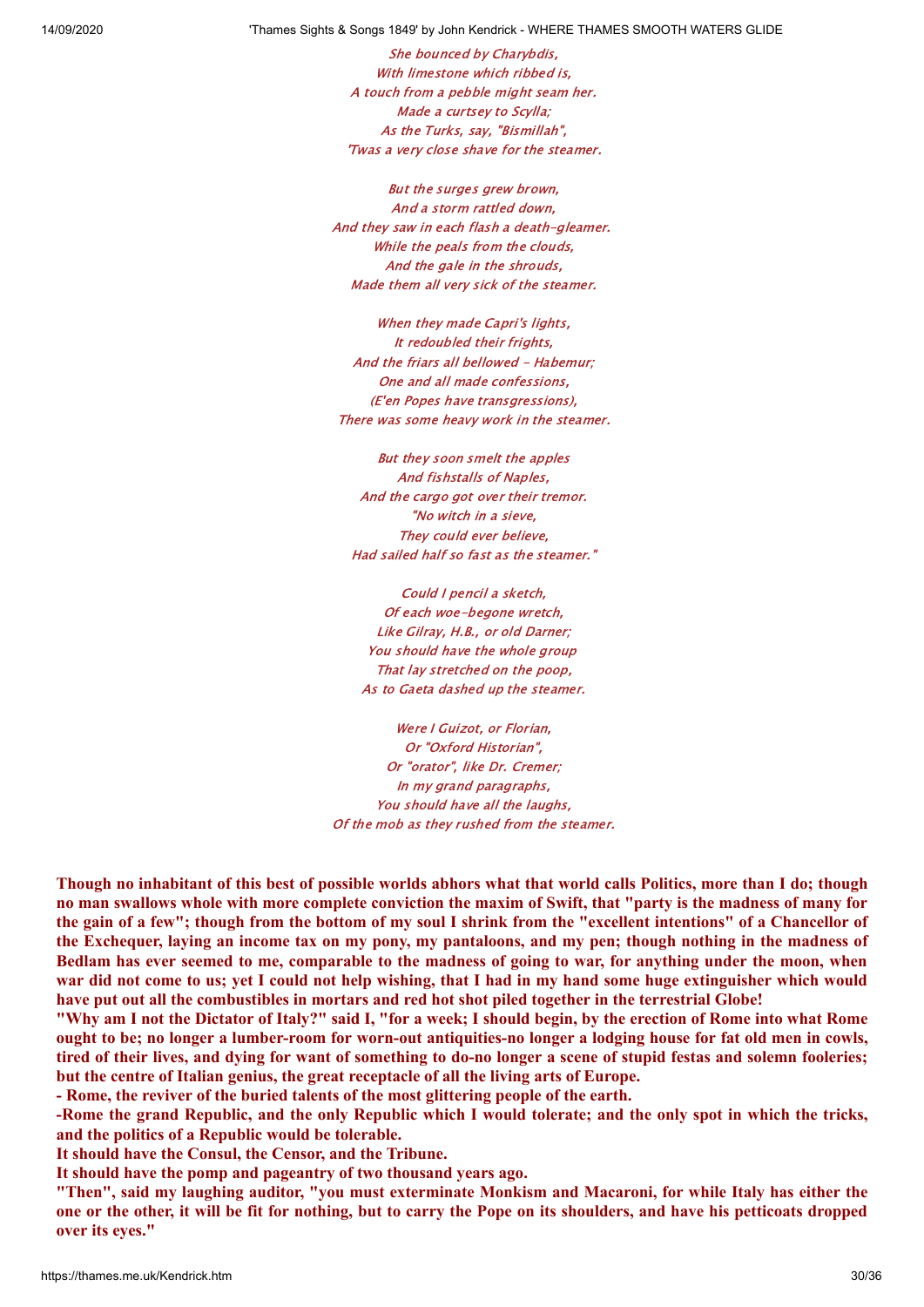We had now passed Sheerness; and were opening that fine Estuary, which first gives us the idea of the sea. **Before us all was broad and blue.**

By what strange association is it, that the sea always gives us the idea of manliness and adventure.

The swell of the uncontrollable surge, the boundless extent, the brightness and perpetual animation of an element, against whose power all the strength of mankind would be weakness, and in whose bosom, or in one of its ten thousand bosoms, all the armies of mankind might be plunged, never to return; give an impression of more than magnitude, of boldness, almost of mental elevation, superior, I think, to all the impressions of the land, whether **mountain or forest, whether of rugged grandeur, or primeval vegetation, or immensity of desert.**

I have plunged into every ravine of the Alps, and traversed every track of the Andes; I have been benighted in the **interminable forests of Brazil, and have rode full gallop for a month across the Pampas.**

Yet with all my feelings in full stretch, I have never experienced so full a sense of the majesty of Nature, or found it acting with so creative a power on my mind, as when, standing on some wild headland, I had a calm and lonely **view of the ocean.**

"There". I involuntarily exclaimed, "is the element of grandeur: there is the place of power: there is the inspirer of **character.**

**The nation which commands thee, must command the world."**

But, what is the philosophy of the surge, or of the sky, or of any thing else philosophic, on a deck thronged by three **hundred human beings of every kind, pursuit and profession, generated by that mighty "mother of men", the monster Metropolis?**

I was checked by an uproar in which every sound of earth seemed to mingle, but in which laughter predominated. Whether it was a riot or a revel, I was unable to discover, until I penetrated a thick circle on the forecastle; in the centre of which stood an Irish pauper, with his wife and ten children. "who had come down from Lundun, your **honour", to glean the superfluities of human charity at Margate.**

Pat is proverbially a humorist, and this fellow's countenance would have identified him with the produce of the **Emerald Isle, in the Palace of Pekin, or within the slave-market of Timbuctoo.**

It was a compound of fun and ferocity, and when he laughed, it gave irresistibly the conception of a tiger at play. Even the hand held out for the contributions of the company, had the look of a thing equally familiar with the potato and the pike, and which would dig a furrow or put a landlord "out of his troubles" with equal dexterity. **But the natural and unrivalled talent of Pat is humbug.**

If the Englishman is the drudge, and the Frenchman the dancing master, Pat is the humbug, of the globe.

He was now giving a specimen of his talents, in one of those performances in which the patriots of his country have exhibited their faculty of mystifying the simplicity of the whole succession of Irish-English functionaries, since the **reign of Henry II.**

The performer gave it in the shape of a song, in which one half was for the English ear, and the other, an aside for **the Irish.**

As the deck was crowded with his compatriots, the performance was perfectly comprehended, and the singer was **hailed with unanimous applause. -**

> THE PAUPER AND THE PATRIOT. Pity, kind gentlemen! give me some charity, Pity poor Paddy, so naked and old : Whisky no longer can give him hilarity, Shirtless and shoeless, and hungry and cold.

Curses consume you all, death to the Saxon, Soon we shall pay our six hundred years' chains; Our meal, or our malt, or our turf lay a tax on, All you shall get is a pike for your pains.

Pity, kind gentlemen, think of the hovels Where we lie through the year without food, clothes or fire; Remember, tis Pat's gentle spirit that grovels With his bed-fellow swine in the straw and the mire.

"Hurrah for Repeal", when the priest calls for money, Our thousands are ready, hard cash on demand; If we've stings for our foes, for our friends we have honey, So here's to Rebellion, great, glorious and grand.

> Pity, your honours! but open your pockets, Noble Old England won't grudge us a meal;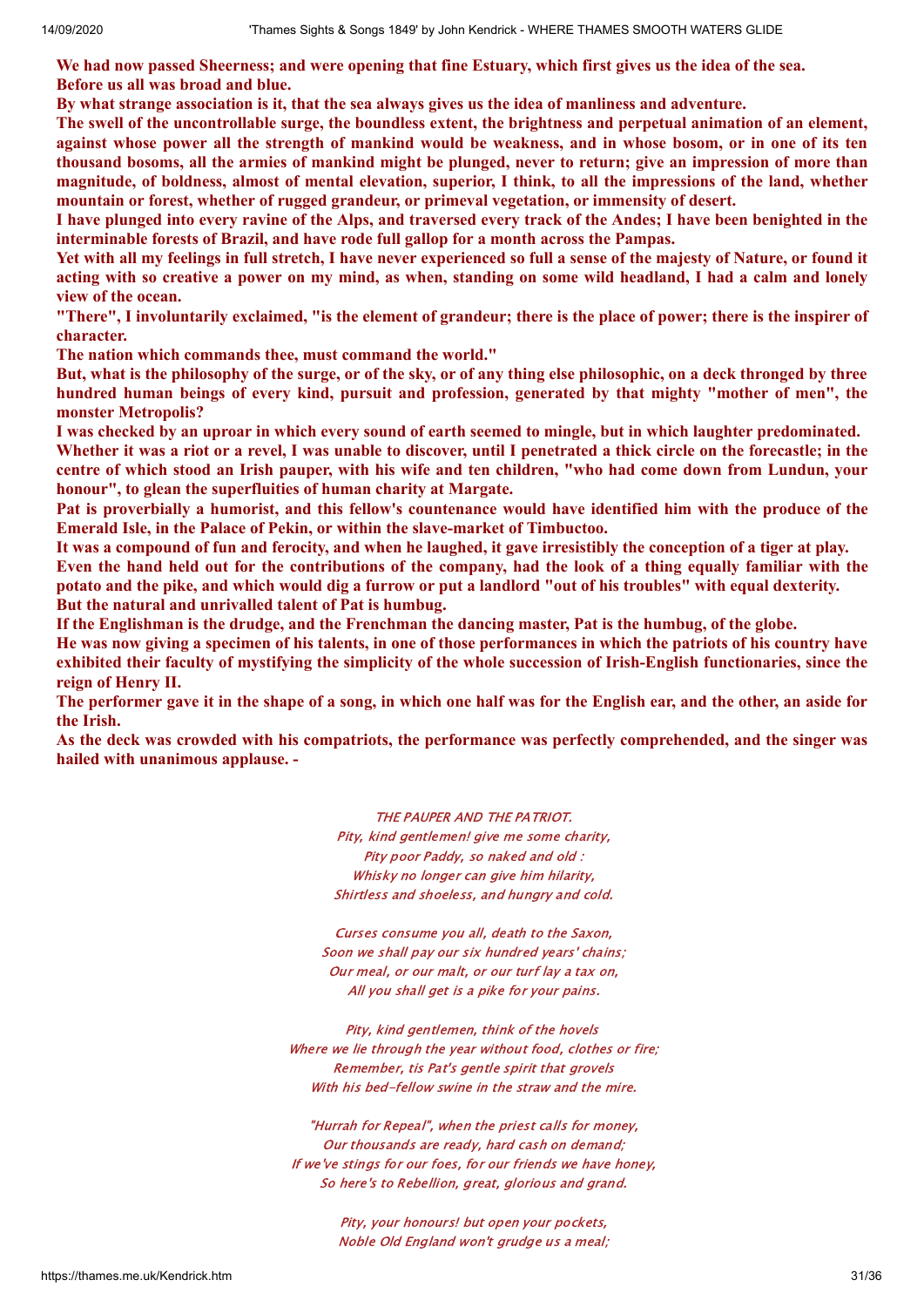We are going, like candles sunk down in their socket, If we eat, we must only beg, borrow or steal.

Down with the Sassenach, young Erin's fingers Shall give him the wages he earned from the old: To death with the coward in battle who lingers, Gold, glory, and vengance are all for the hold.

May his Holiness give all your Honours his blessing, May Saint Dominic dance every night round your bed; May the Virgin your babes to her bosom be pressing, May you laugh, though a landlord, at powder and lead.

Hurrah for the musket, the pistol and pike, For the red bridge of Wexford and black Scullabogue; The warriors of Erin the death-blow will strike, So, glory to Rome and the Land of the Brogue.

Pity, kind gentlemen! don't be afraid of us; So may Saint Patrick our consciences shrive; Our flesh and blood's vanished; there's scarcely a shade of us, We shall be thankful the last hour we live.

Hurrah for Rebellion! if Sassenachs frown, Our warriors shall charge them in flank, front and rear; Our women shall crush them, our babes keep them down, Till Ireland's our own from Clontarf to Cape Clear.

**Our voyage now approached its close.**

We had passed the double towers of the Reculvers, to which is appended as strange a legend as any among the **Appennines.**

The story is, of a man of singular appearance, who was wrecked one night upon the coast of Kent, the only **survivor of the crew, but, whether a foreigner or a native was never known.**

**He suddenly became possessed of great wealth, purchased extensively in the neighbourhood, and eventually became the greatest landholder in the county.**

This was about a century ago, and before the old superstitions of the time of James and his witch-book had wholly **died away.**

Of course this sudden purchaser was suspected of unhallowed dealings, and his seclusion, not less than his **unaccountable opulence, was attributed to agencies darker than the dexterities of man.**

At length, as if for the purpose of putting an end to all those surmises, he invited a large number of the principal gentry to his mansion, which was near the church of the Reculvers, was embosomed in woods, and exhibited a **model of foreign magnificence.**

**They came, some attracted by curiosity, and others by the spirit of neighbourhood.**

They found a mansion furnished with all that wealth could give, the entertainment superb, and the host singularly **animated, captivating and brilliant.**

He spoke of every country of Europe, and seemed to have visited in some high rank every nation of the globe.

**The dinner was prolonged till midnight, with increasing enjoyment.**

As the mansion clock struck the hour, a stranger was announced - a slight meagre-looking person, evidently in **extreme years, and of so humble an appearance, that the general source of surprise was, his admission.**

But the master of the mansion was observed to grow pale at the moment of his entrance, and offered the stranger a **seat beside him.**

**This he took; they conversed together for a few moments, during which the stranger's countenance grew singularly dark, and some even imagined that they saw sparks of fire shoot from his eyes.**

There was evidently some angry feeling, but their language was in whispers, until the master of the mansion **begged permission of his guests to retire for a moment with "his friend".**

They left the hall together, and in a moment after was heard a tremendous shriek, followed by a peal of laughter, **more startling than the shriek itself.**

**All now rushed out.**

Some said that they saw a cloud above the mansion, with struggling figures in it, as it rolled away; some that they **saw a blaze shooting up to the sky; some that they felt the ground shaking under their feet.**

**But the entertainer was no where to be found.**

**The night suddenly became tempestuous, and all the guests hastened to their homes.**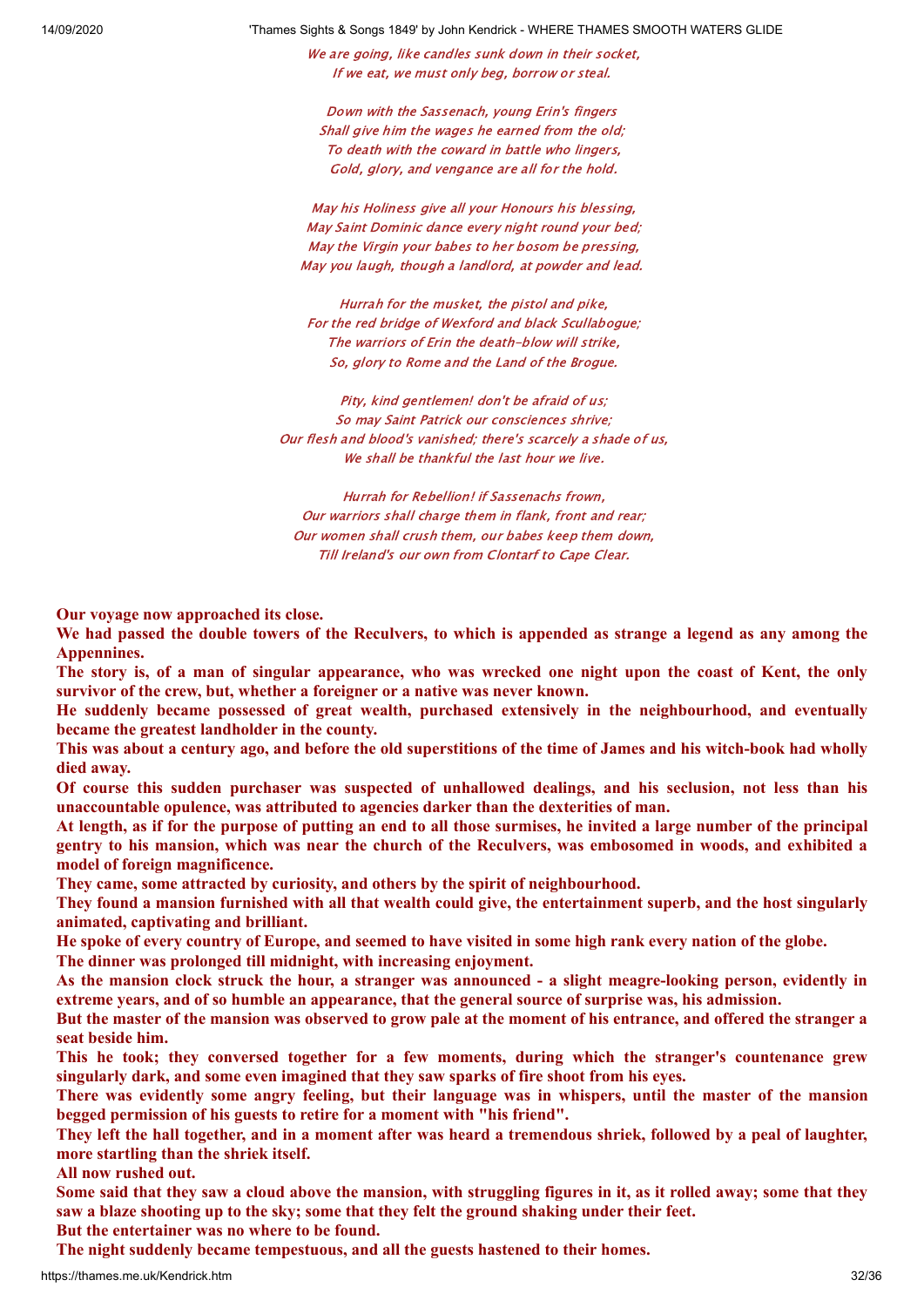The storm increased in violence, and the whole country was covered with sheets of light ning; groves were torn up, **churches were blown down, and the harvest was in many places swept away.**

**The storm was unexampled in extent and fury.**

In the course of the next day inquiries were made for the fate of the Lord of the Reculvers; but the ground was swept by ruin, - all vestiges of the stately mansion were gone, the groves and gardens were rent away, the waves had carried off everything, sand alone covered the scene of so much beauty, and the two towers of the Reculvers, **the relique of the little church alone remained amid the wreck of nature.**

**The owner of the mansion was heard of no more.**

# **MARGATE**

**We were now within a few miles of Margate, but this was to be a day of sights.**

Just as we were rounding the little bay, a heavy gun, followed by the roll of drums, and the echo of martial **harmonies, attracted our eyes to the sea.**

Before us was the noblest display that the globe can offer - the Channel fleet under the command, of Sir Charles **Napier, under weigh up the Channel.**

**Tears of exultation sprang to my eyes.**

**Every one on board felt the impulse like electricity.**

**We gave three cheers, and sang -**

#### Rule, Britannia! Britannia, rule the waves, For Britons never will be slaves.

**The passengers gathered round me, and I recounted to them what I had seen of the deeds of the gallant fellow, under whose command the floating fortress of our glorious country were then moving in magnificent pageant before our eyes. I told the story in what way I might, and thanked my stars that I had been born a Briton.**

THE COMMODORE.

I sing you a new song, Of a gallant deed of late; By a true-blue British Commodore, Like his own ship, first-rate. Who bore the flag of England. In all its ancient state; And rewarded England's enemies, With a knock upon the pate. Like a true-blue British Commodore, All of the olden time.

This gallant British sailor, When work was to be done, Cared not for calm or tempest, For frost or tropic sun. Up went his saucy pennant, And thundered out his gun; And he blazed away through night and day, Until the fight was won. Like a true-blue British Commodore, All of the olden time.

When Jonathan would play his tricks, "Oh, ho", says the Commodore, "Up anchor, lads, we must run down, By Massachusetts shore." Our shot and shell, so thickly fell, The Yankees soon gave o'er; With British shears, he trimm'd their ears, 'Till they growled and snapped no more. Like a true-blue British Commodore, All of the olden time.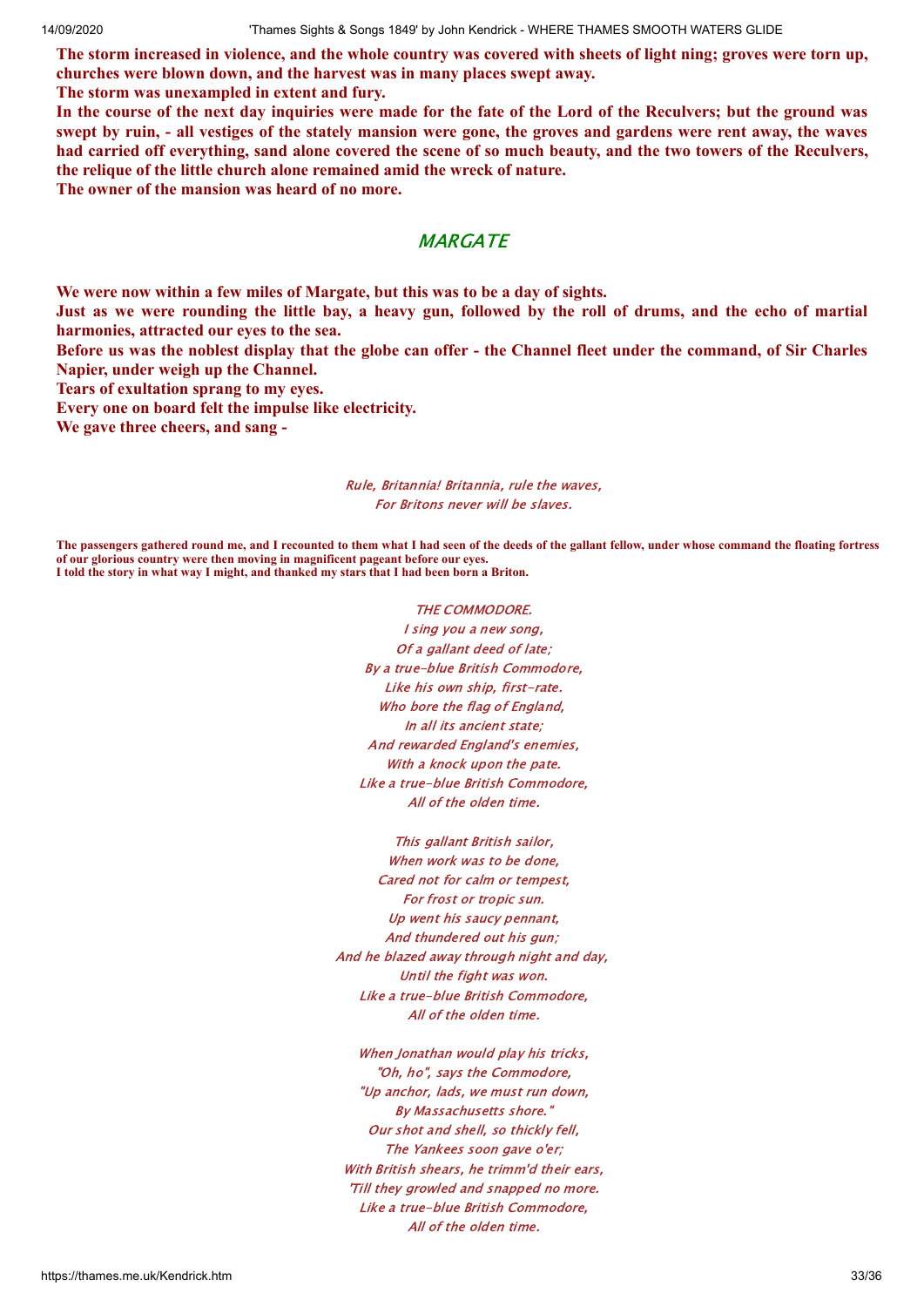When Jean Francois would shew his claw. And hook the East to France, "'Twould grieve me", said our Commodore, "To give those rogues a chance. "'Bout ship, hollo; blue jackets, row, And hold marines, advance." By Sidon's wall, our grape and ball Soon taught them a new dance. Like a true blue British Commodore, All of the olden time.

For Acre then, our gallant Chief Commanded us to steer, "We'll fire a feu de joie" said he, "That all the world shall hear; What care we for their batteries, We cannot lie too near." In three short hours, the fort was ours, Huzza, for Charles Napier! Like a true blue British Commodore, All of the olden time.

Let poets prate of Greece and Troy, Of Jupiter and Mars; We'll show them better fighters, In our brave British tars. Our cannon are our thunder, Our bombs our falling stars; One rattling British broadside Would settle all their jars, With our true blue British Commodore, All of the olden time.

We've had our hosts of warriors, Our Nelson of the Nile; The hero of a hundred fights. The meteor of our Isle! Beneath the deep, some nobly sleep, Some rest in Paul's proud pile. May it be long, before we throng In grief its stately aisle, For our true blue British Commodore, All of the olden time.

Old England has her merry men, Who live at home at ease; Old England has her merry men, For battle and the breeze. What cares she for the world in arms, With such bold boys as these: And still her name, the world shall tame, "Britannia, rule the seas." So, a health to our true blue Commodore, Like one of the olden time.

**But the bells are ringing along the shore in joyous peals; how richly their sound floats along the waves. It is the Eighteenth of June, - Waterloo!**

**What man with a heart awake to the sense of England's glory, to the fall of tyranny, and to the freedom of mankind, but would give it a cheer! I called on the whole body of our voyagers round me, and we chorused a chaunt to this noblest of Anniversaries.**

> WATERLOO. 'Tis the day of all days, England's day of renown. The last of her toils,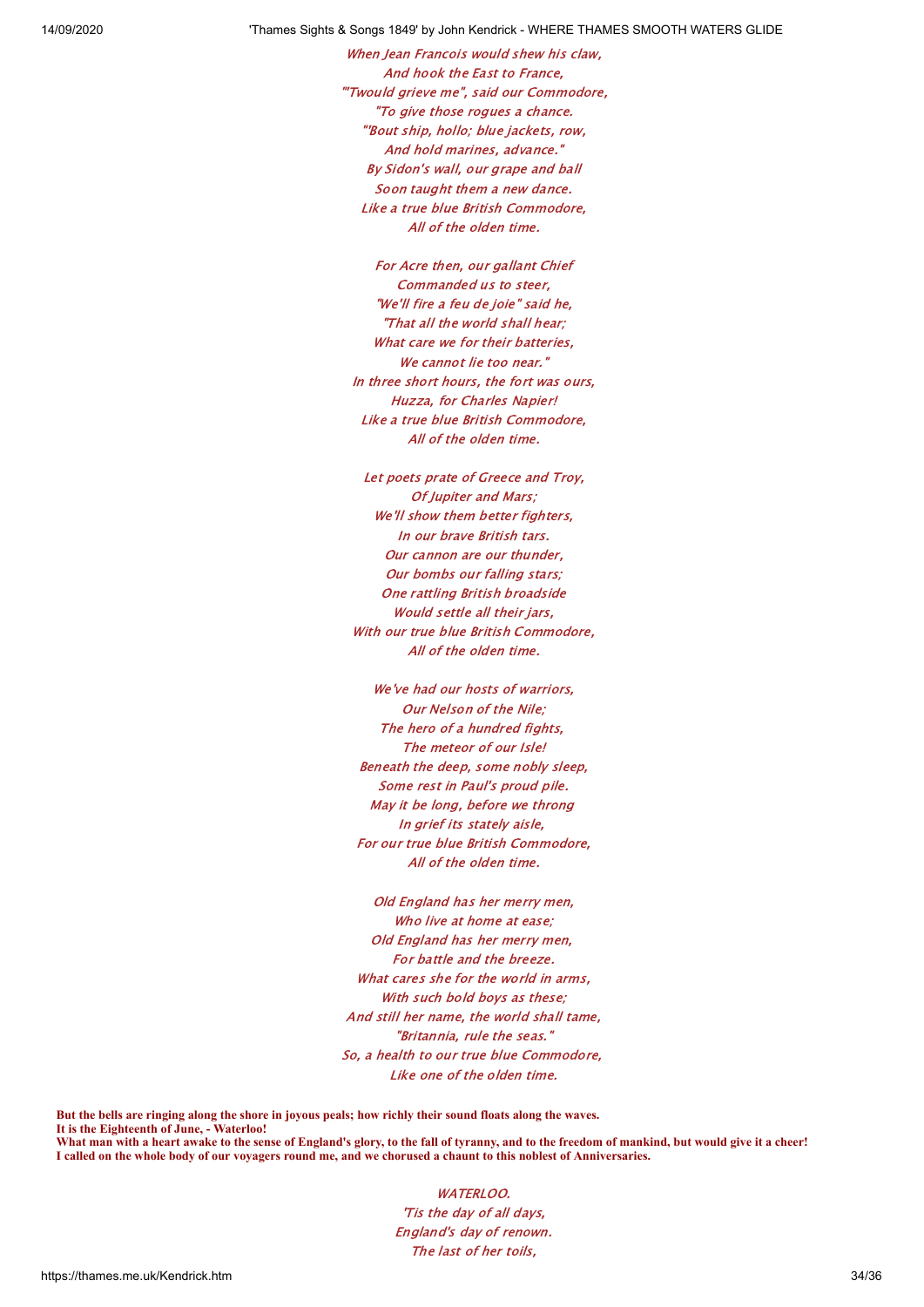Of her triumphs, the crown! When years were concentred, In one glorious hour; And Earth's rainbow arose From her battle's red shower. And from Nation to Nation The proud tidings flew, That freedom was throned On thy field, Waterloo.

We had seen the wild years When Regicide France Crushed hosts with its heel; Withered kings with its glance. When the land smoked with burning And blood as it trod; And the chain was the sceptre, The axe was the God! And Tyranny trampled The brave and the true, And the world longed in vain, For thy sword, Waterloo.

We had seen the wild years, When its Jacobin King, Like his emblem, the Dragon, Shot up on the wing; Mysterious and mighty, With France for his slave: Till man saw before him, No rest but the grave; And night on the nations In misery drew, But the morn was to break On thy field, Waterloo.

We had seen the wild years, When man's blood poured like rain : And Austria but echoed The anguish of Spain; When valour was fruitless, And freedom a shade; And the patriot but fought, In the tomb to be laid. But, one beacon, 'twas England's, Still blazed on his view, And it blazed, till the dawn Of thy day, Waterloo.

But, the hour came at last.-England rose in her might; We heard the proud charge, When Earth hung on the fight. Twas the combat of giants, But, 'ere sank the sun, Earth's freedom was gained-Earth's tyrant undone. And the trump, which that eve For the victory blew, Shall ring through all ages : Sublime Waterloo.